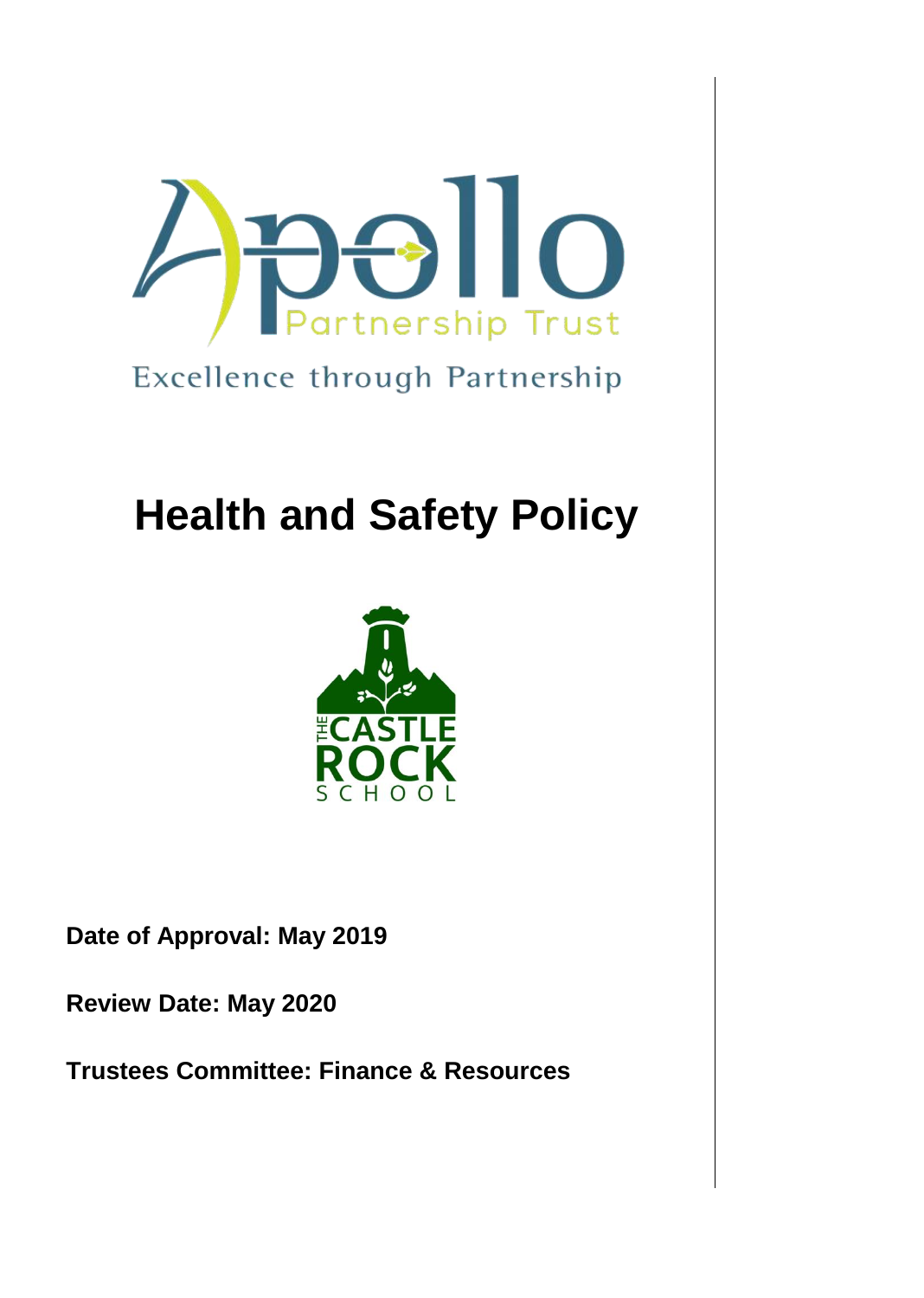# Apollo Partnership Trust **Health & Safety Policy Statement**

As a responsible employer the Apollo Partnership Trust (APT) will honour their legal obligations, in particular the requirements of the Health and Safety at Work etc. Act 1974 and associated regulations and codes of practice.

The Apollo Partnership Trust recognises and accepts its responsibilities and duties to conduct its operations in a manner which protects the health, safety and wellbeing of employees, pupils and visitors so far as is reasonably practicable.

In compliance with the Management of Health and Safety at Work Regulations, risk assessments will be undertaken and arrangements will be made, where significant risks are identified, for any necessary preventative and protective measures to be put into place as far as is reasonably practicable using a sensible risk management approach.

To achieve these objectives the Apollo Partnership Trust will:

- Conduct all activities safely and in compliance with legislation and where possible, best practice.
- Provide safe working conditions and safe equipment.
- Ensure a systematic approach to the identification of risks and the allocation of resources to control them.
- Provide suitable information, instruction, training and supervision.
- Promote a positive health and safety culture that is demonstrated by open communication and a shared commitment to the importance of health, safety and wellbeing.
- Promote the principles of sensible risk management.
- Monitor, review and modify this policy and any arrangements as required.

## **All of APT staff members have a duty to take reasonable care of themselves and others and to co-operate to ensure statutory duties and obligations are fulfilled.**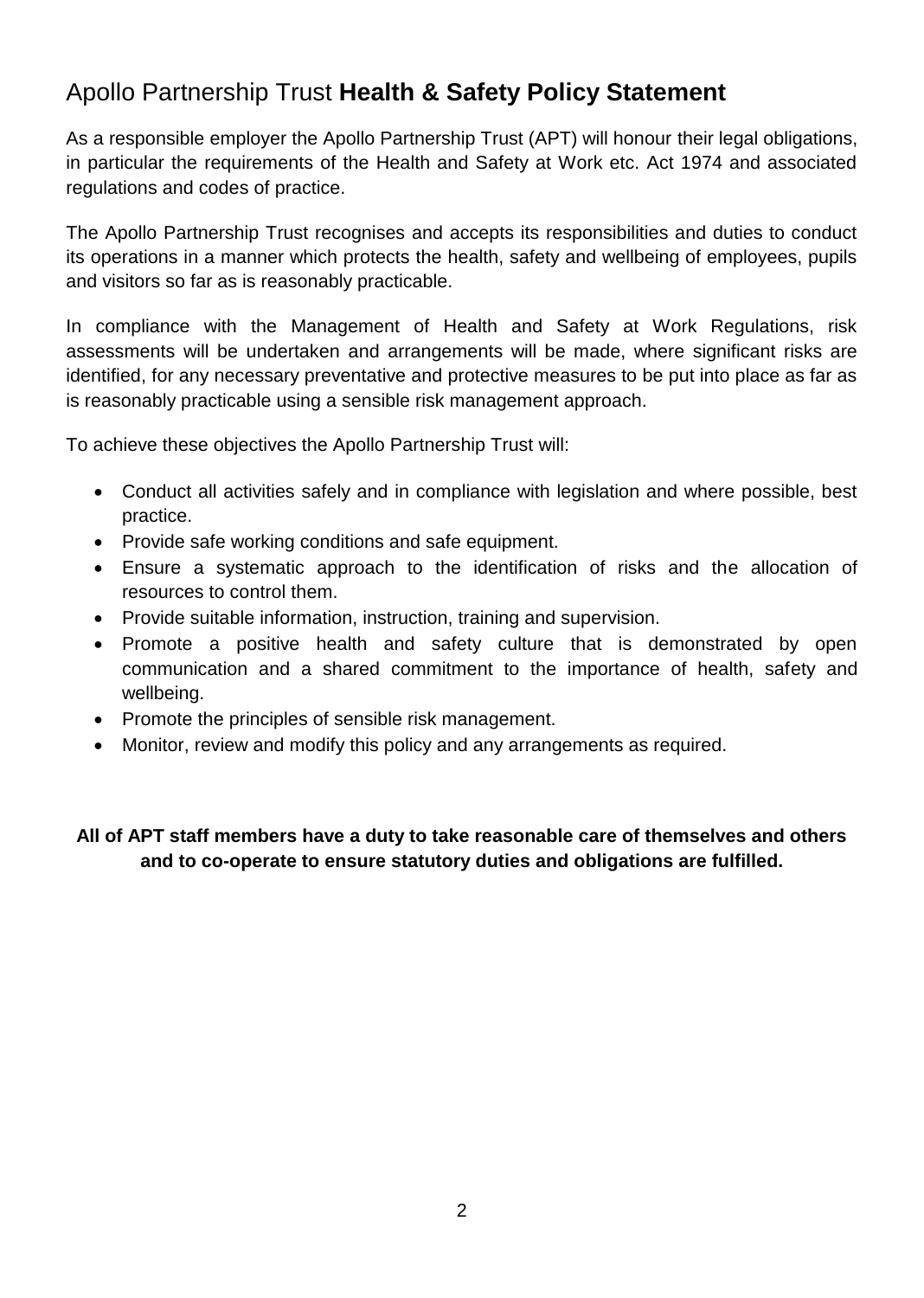#### **Organisation – Roles and Responsibilities**

## **Apollo Partnership Trust Board of Trustees**

The Apollo Partnership Trust Board of Trustees has overall responsibility as the employer to ensure compliance with health and safety legislation for schools which are part of the multi academy trust. To enable the Apollo Partnership Trust to meet this requirement the Governing Bodies of each academy within APT will manage day to day health and safety issues and ensure the health, safety and wellbeing of staff, pupils, visitors and contractors within school. To ensure a positive approach is taken to health and safety the Apollo Partnership Trust and Governing Bodies of each academy will:

- determine the school's health and safety policy and its implementation
- allocate sufficient funds for health and safety
- establish clear lines of accountability for health and safety
- periodically assess the effectiveness of the policy and ensure that any necessary changes are made
- identify and evaluate risks relating to possible accidents and incidents connected with each Academy
- provide access to competent health and safety advice (provider YMD Boon Ltd Health & Safety Service)

## **Headteacher**

Without limiting the responsibility of the Apollo Partnership Trust and Local Governors, the Headteacher / Head of School will generally oversee the day-to-day management of safety and implementation of this policy within each academy.

The Headteacher will comply with the Trust's health and safety policy and in particular will:

- make him/herself familiar with any documentation and/or instruction referring to the health and safety arrangements for staff, building maintenance or operation of their own academy and maintain an up to date file of policies and procedures
- work with trade unions and employee health and safety representatives and ensure that all employees are aware of and accountable for their specific health and safety responsibilities and duties
- in the event of any hazard or risk to health and safety of any persons under their control, take appropriate action to remove the hazard
- ensure health and safety policies, procedures, action plan and risk management programme is implemented as an integral part of business, operational planning and service delivery
- liaise with the Apollo Partnership Trust and the Local Governing Body (LGB)
- undertake monitoring and ensure the provision of adequate resources to achieve compliance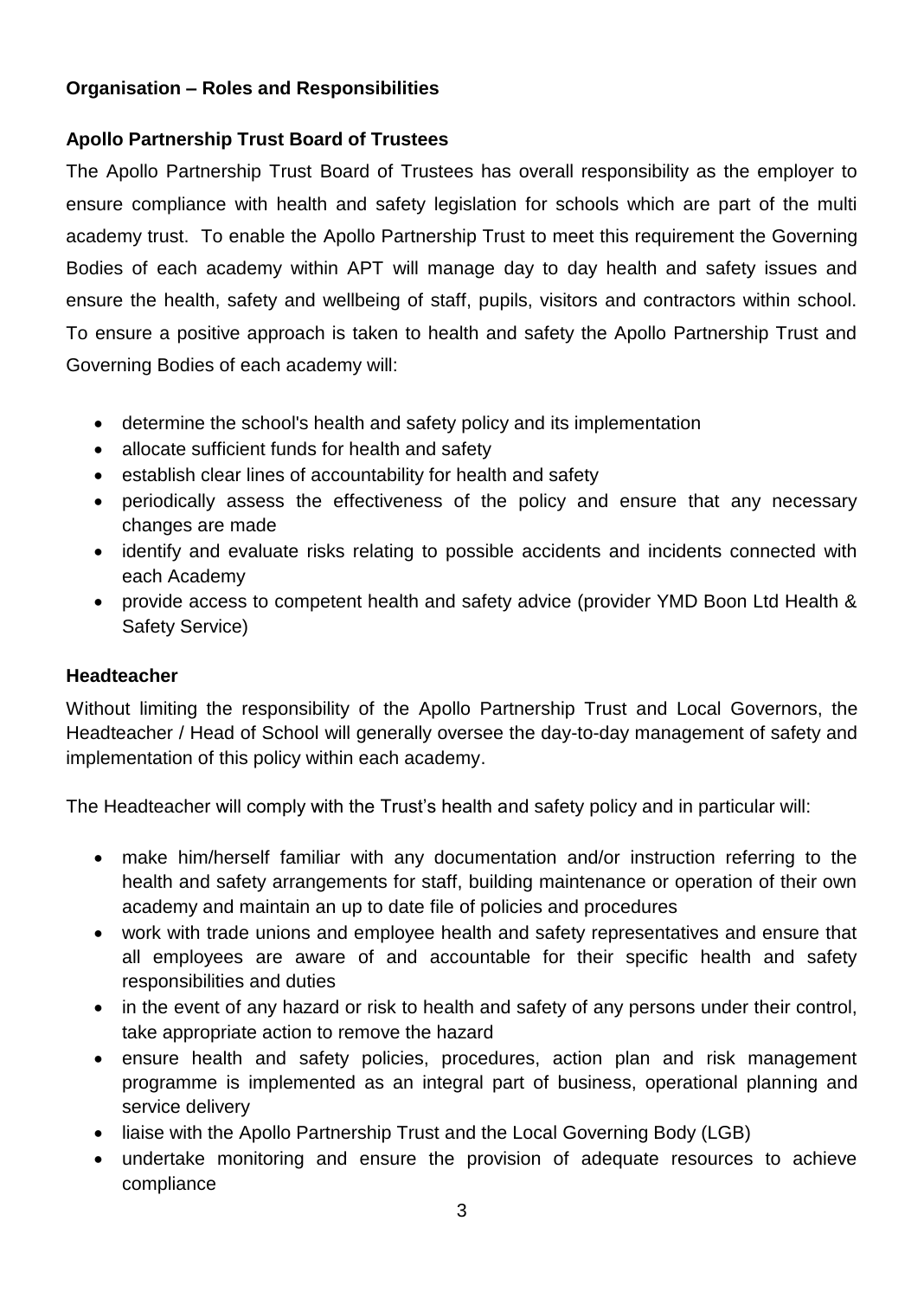- ensure that local procedures for the selection and monitoring of contractors are in place
- take appropriate action under the Disciplinary Procedures against anyone under their control found not complying with health and safety policies and/or procedures
- ensure the academy has access to competent health and safety advice

**In addition to their statutory duties, the Headteacher / Head of School and employees have a common law duty of care for pupils which stems from their position in law "in loco parentis".**

## **Senior Leadership Team**

The leadership team at each academy will undertake general responsibility to ensure that all necessary health and safety activities, requirements and standards are undertaken and met within their respective areas of control.

This will be done under the direction of the Headteacher / Head of School. Any member of staff with supervisory responsibilities will:-

- make themselves familiar with and conform to this policy, including any instructions and requirements for safe methods of work
- identify hazards, initiate risk assessments, record the significant findings and implement any necessary control measures
- check and document that the working environment is safe, that equipment, products and materials are used safely, that health and safety procedures are effective and complied with and that any necessary remedial action is taken
- inform, instruct, train, supervise and communicate with staff and provide them with equipment, materials and clothing as is necessary to enable them to work safely; to complete the health and safety induction checklist for all new employees at the commencement of their employment
- report all accidents, incidents and near miss events, undertake an investigation into the cause and take appropriate remedial action to prevent recurrence
- be responsible for aspects of health and safety included in their job description
- organise risk assessments where significant risks are identified and ensure, as far as is reasonably practicable, full implementation of any control measures
- ensure that all statutory registers and records are adequately kept
- ensure the reporting and investigation of all accidents, ensure all persons under their control are aware of the reporting procedure

## **School Business Managers**

The School Business Managers will assist the Headteacher / Head of School and Apollo Partnership Trust / LGB to fulfil its responsibilities by overseeing day to day Health and Safety issues are adhered to.

This will include:-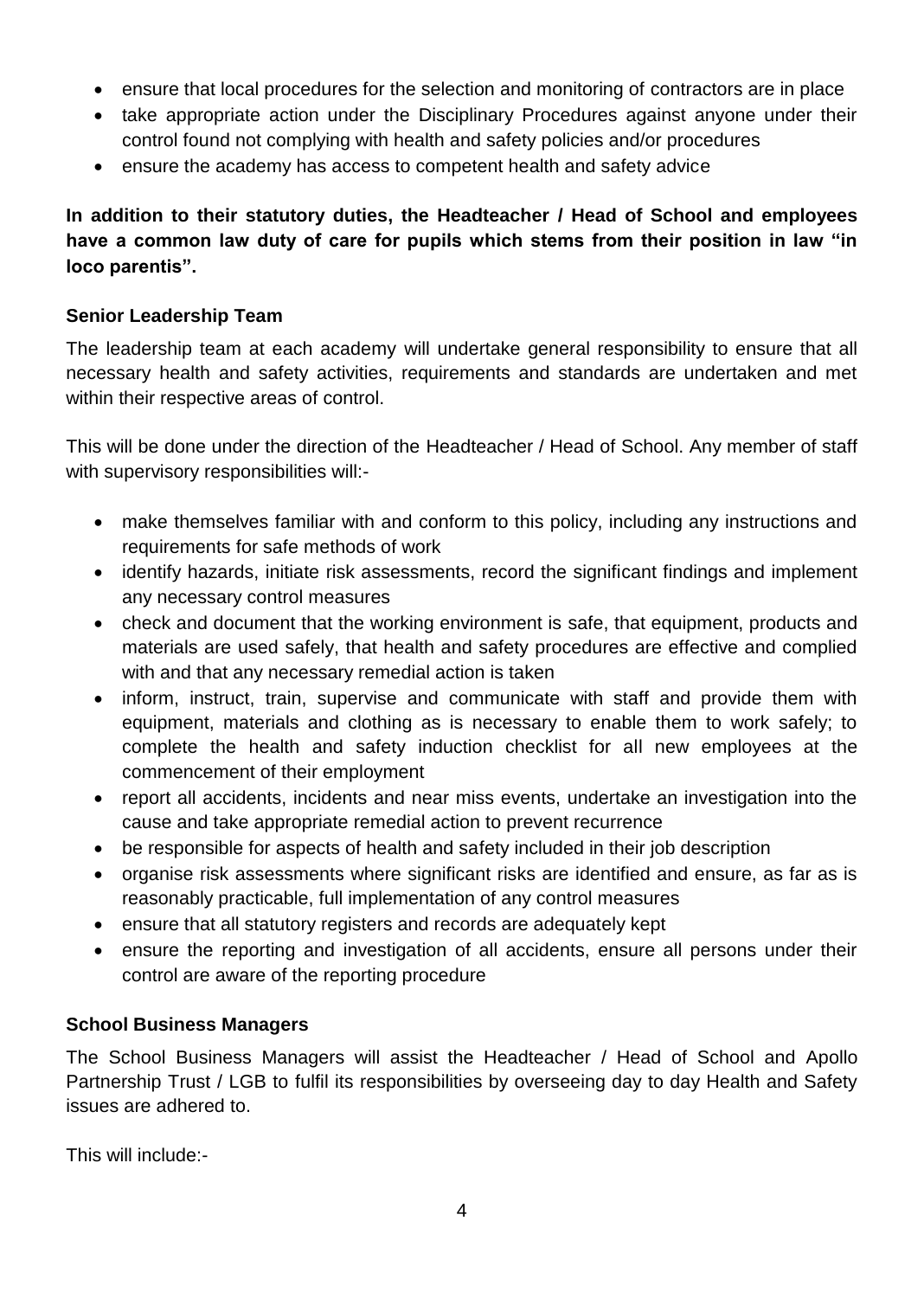- ensuring the day to day operational requirements of the health and safety policy are implemented
- maintaining an up to date copy of the health and safety policy together with all associated documentation relevant to each academy
- notifying the Headteacher / Head of School of any health and safety concerns and any financial implications identified by the Risk Assessment process
- being the focal point for reference on health safety and wellbeing matters and to give advice or indicate source of advice
- being the point of liaison with and reporting directly to the Governors on all matters of Health and Safety
- ensuring the day to day implementation of this policy including the maintenance of appropriate Risk Assessments for School and off-site activities and seeking the approval of the Governors for meeting the financial implications of identified control measures
- ensuring that all certification and statutory inspections are kept up to date
- ensuring accidents, dangerous occurrences and near misses are investigated, complete and send RIDDOR notifications (F2508) to the enforcing authority

## **School Premises / Site Officer**

The school Premises / Site Officer will ensure that regular proactive Health and Safety inspections / checks are undertaken to ensure the safety of staff, pupils and visitors.

This will include:-

- general responsibility for the application of the school's health and safety policy to their own area of work, being directly responsible to the Headteacher / Head of School / School Business Manager.
- to establish and maintain safe working procedures including (referring to relevant documents) arrangements for ensuring so far as is reasonably practicable, the absence of risks to health and safety in connection with the use, handling, storage and transport of articles and substances (e.g. chemicals, boiling water and sharp instruments).
- to carry out regular health and safety assessments of the activities for which they are responsible, and report to the Headteacher / Business Manager any defects, which need attention.
- to ensure, as far as is reasonably practicable, the provision of sufficient information, instruction, training, supervision, to enable other employees and pupils to avoid hazards and contribute positively to their own health and safety, as part of the schools health and safety training requirements.
- to ensure where appropriate, relevant advice and guidance on health and safety matters is sought.
- to advise the Headteacher / Business Manager on requirements for health and safety equipment and on additions or necessary improvement to plant, tools, equipment or machinery.

## **Classroom Teachers**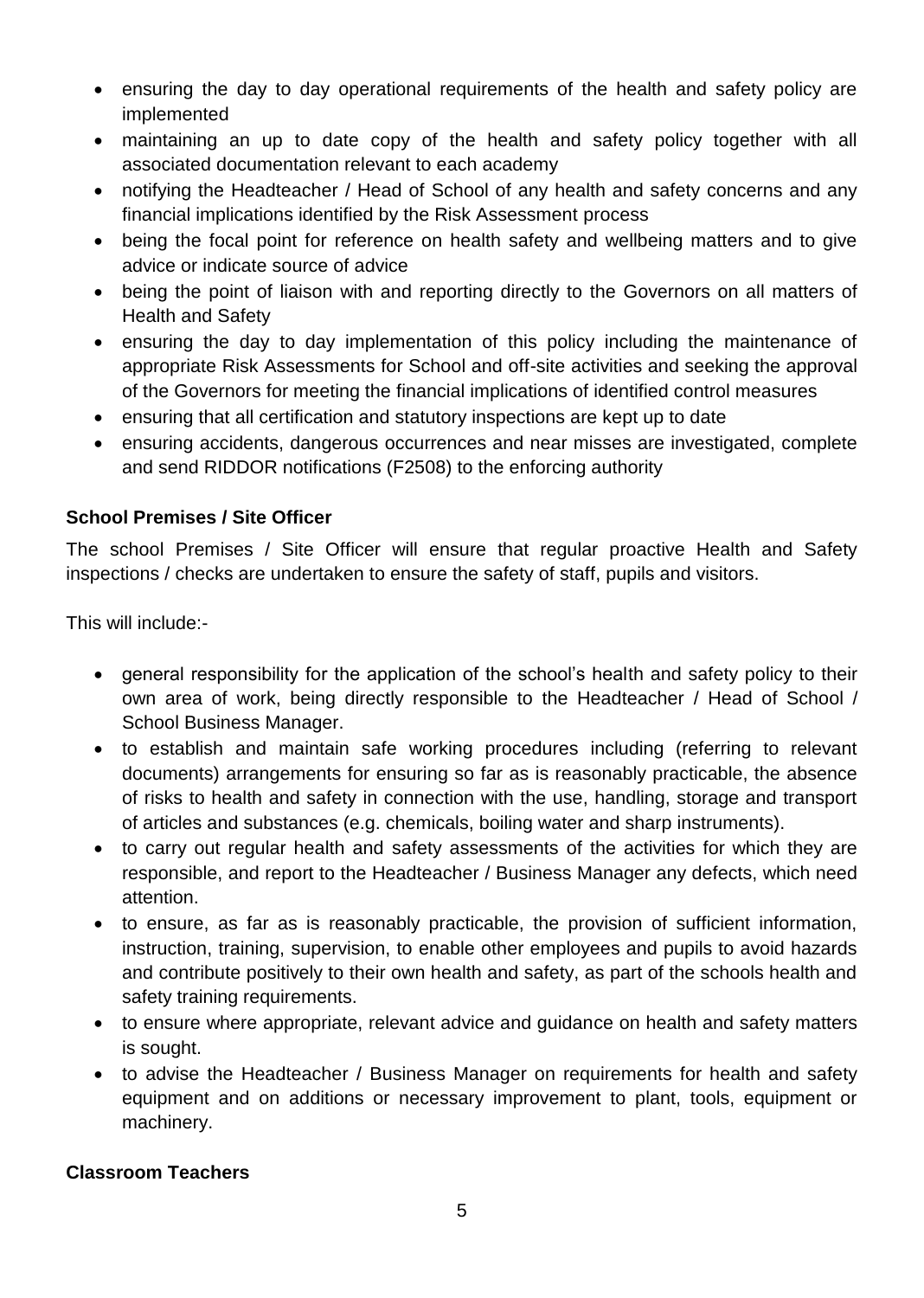The health and safety of pupils in classrooms is the responsibility of class teachers.

Class teachers are expected to:-

- check classroom area is safe
- check equipment used is safe before use
- ensure safe procedures are followed
- give clear instruction and warnings to pupils, as often as necessary
- report defects to the Headteacher
- avoid introducing personal items of equipment (electrical, mechanical) into school without authorisation from the Headteacher
- follow safe working procedures/risk assessments

## **All Staff**

All staff, agency and peripatetic workers and contractors must comply with the school's health and safety policy and associated arrangements and, in addition to any specific responsibilities which may be delegated to them, in particular are required to:-

- take reasonable care for their own health and safety at work and of those who may be affected by their actions or by their omissions
- cooperate with their line manager and senior management to work safely,
- comply with health and safety instructions and information and undertake appropriate health and safety training as required
- not intentionally or recklessly interfere with or misuse anything provided in the interests of health, safety and wellbeing
- report to their manager any health and safety concerns, hazardous condition or defect in the health and safety arrangements
- support each academy in embedding a positive safety culture that extends to pupils and any visitors to the site

## **Pupils**

All pupils are expected to behave in a manner that reflects Apollo Partnership Trust's standards of behaviour in particular are expected to:-

- take reasonable care for their own health and safety and of their peers, teachers, support staff and any other person that may be at the school
- cooperate with teaching and support staff and follow all health and safety instructions given
- not intentionally or recklessly interfere with or misuse anything provided in the interests of health, safety and wellbeing
- report to a teacher or other member of school any health and safety concerns that they may have

## **School Health and Safety Representatives**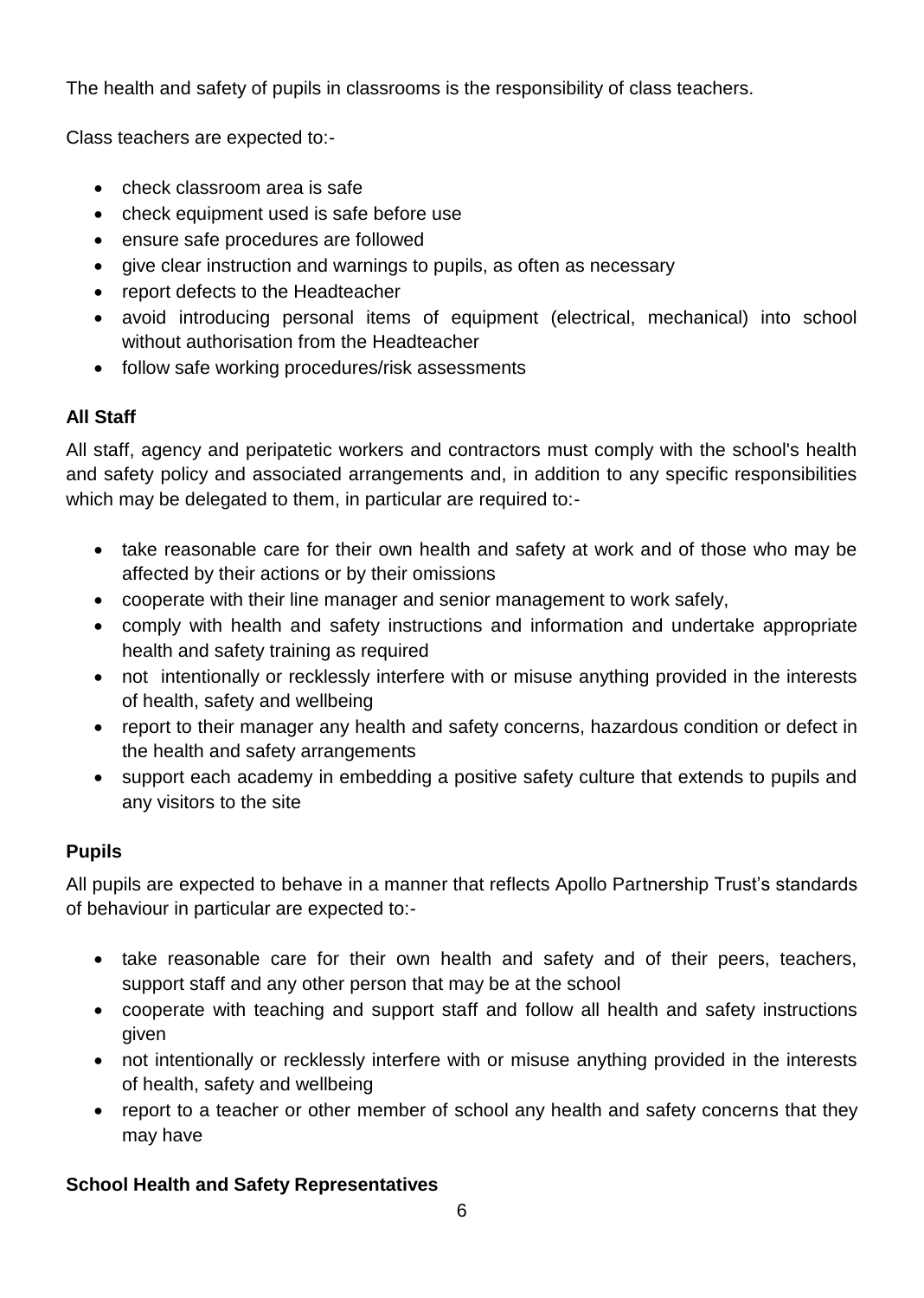The Board of Trustees, LGB's and Headteachers / Heads of School recognise the role of Health and Safety representatives appointed by a recognised Trade Union. If there are no union appointed safety representatives the chair of the Board of Trustees Finance & Resources Committee will act as the 'champion' for Health and Safety at all academies.

Union appointed Health and Safety representatives will be allowed:-

- to investigate accidents and potential hazards
- to investigate complaints by constituents about matters relating to health, safety and wellbeing
- to make representation to the employer about such matters arising from such complaint and such investigation and on general issues affecting health, safety and wellbeing in the workplace
- to carry out school inspection within directed time, but wherever practicable outside teaching time
- to represent constituents in consultation with enforcement agencies
- to receive information that inspectors are required to provide

## **Shared site users**

Where two or more employers share a workplace, each employer shall co-operate with the other employers concerned to enable them to comply with their duties under health and safety legislation.

All shared users of the site must agree to:

- co-operate and co-ordinate with APT on health and safety matters
- provide information relating to any additional risks or procedures which will be new or unusual to those of APT that may arise from their activities
- maintain a standard of health and safety which is reasonably practicable and at least equivalent to the standard maintained by APT so as to ensure the health, safety and wellbeing of all school staff and users
- meet the insurance requirements of APT and the Trusts insurance provider
- familiarise themselves with and communicate to their employees/users APT health and safety arrangements

APT will ensure that:

- the premises are in a safe condition for the purpose of use
- adequate arrangements for emergency evacuation are in place and communicated
- users are consulted with on health and safety matters
- APT health and safety arrangements are made available to shared users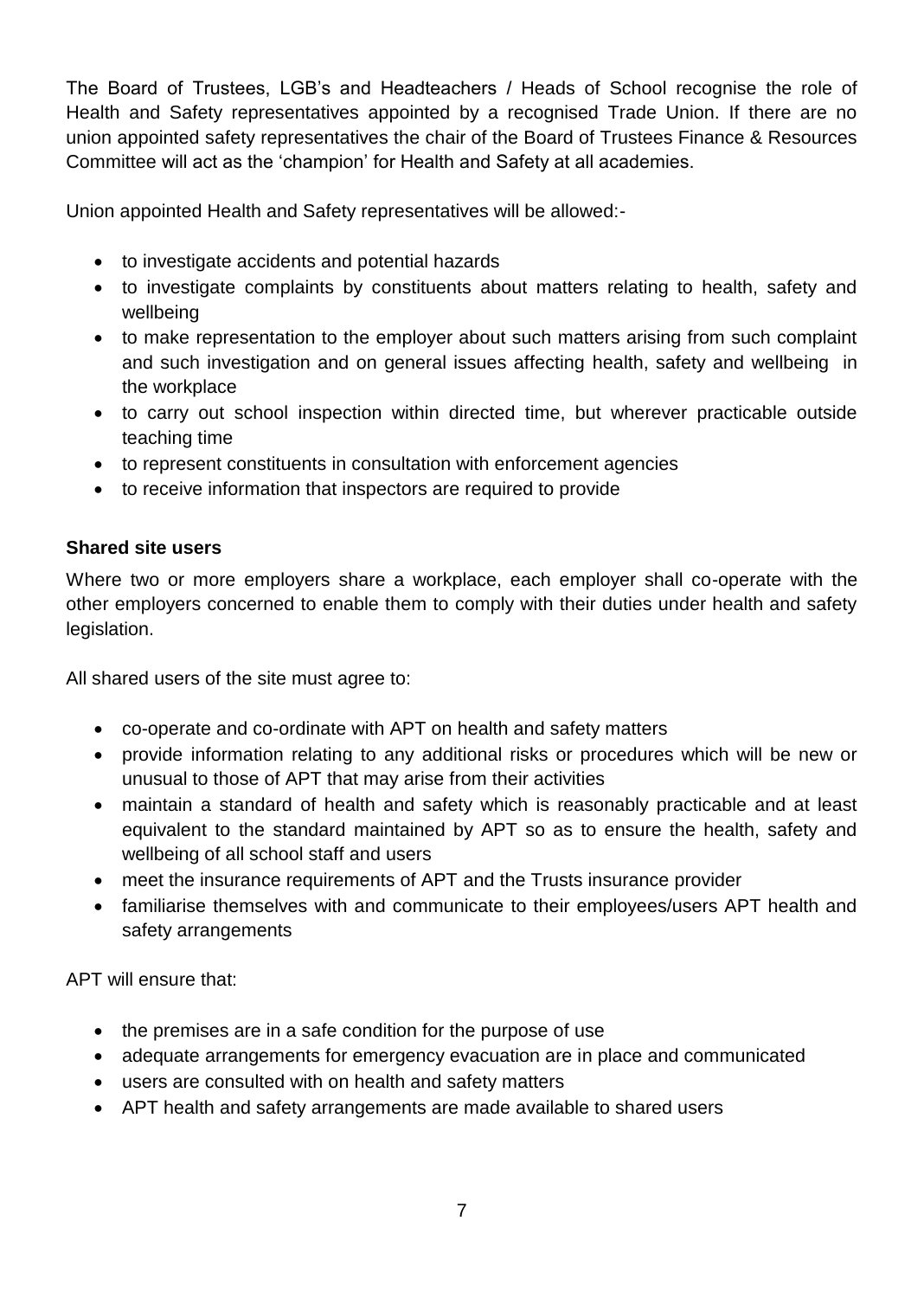## **Lettings**

APT and its academies has a lettings procedure. The procedure covers arrangements for fire evacuation and security and the requirements relating to accident, assault and near miss reporting requirements and the provision of first aid.

Persons/organisations letting the site must agree to:

- co-operate and co-ordinate with APT on health and safety matters
- agree to the terms of the lettings policy in relation to health and safety arrangements
- provide information relating to any additional risks or procedures which will be new or unusual to those of APT that may arise from their activities

APT will ensure that:

- the premises are in a safe condition for the purpose of use
- health and safety arrangements are detailed in the lettings procedure and that these are fully explained and communicated
- adequate arrangements for emergency evacuation are in place and communicated

## **School Security**

APT actively has assessed the security of the academy sites and has in place security systems to control access onto the school grounds during the school day. All visitors on to site are required to sign in at reception and required to wear a visitor's badge.

## **Organisation - Arrangements**

The following arrangements will be adopted to ensure that the APT / LGB's and the Headteacher / Head of Schools fulfil their responsibilities and provide the foundation for securing the health and safety of employees, and all users of the site.

## **Setting health and safety objectives**

The Apollo Partnership Trust, LGB's and the Headteacher / Head of School will specifically review progress of health and safety objectives at the termly meeting of the Board of Trustees Finance & Resources Committee meeting and when completing the Heads report to the CEO. Where necessary health and safety improvements will be identified and included within the APT Health and Safety management action plan.

## **Provision of effective health and safety training**

Apollo Partnership Trust /LGB's and the Headteacher / Heads of School will consider health and safety training on an annual basis in line with APT appraisal system for school staff and overall training plans for the Trust.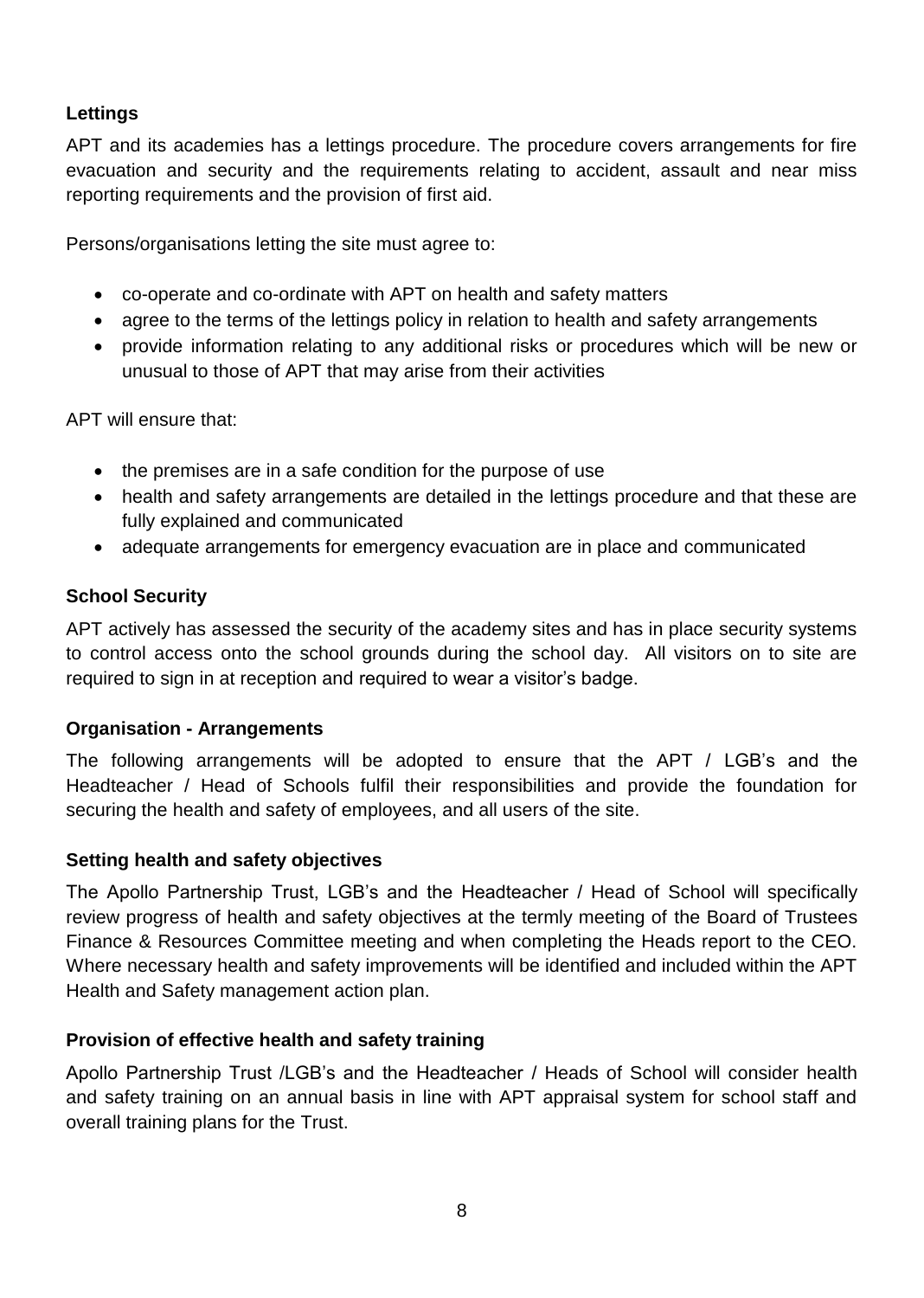## **Provision of an effective joint consultative process – each academy**

APT LGB's will meet at least once per term. These committees will ensure that Health and Safety concerns are considered and addressed within a clear action plan, with identified responsibilities and target dates. The committee membership will include a member(s) of Senior Leadership Team, Premises/Site Officer, 2 other Governors (as a minimum) and where required, the School Health and Safety Advisor.

## **Establishing adequate health and safety communication channels**

Communication channels will be established for the exchange of health and safety knowledge and information. Where necessary, these communications will be recorded and include:

- senior leadership team meetings and staff meetings
- schools LGB meetings
- provision of information relating to safe systems of work and risk assessments
- training provided
- communications with relevant specialist advisors and bodies

Where health and safety issues cannot be resolved at local level, they will be escalated through the management structure as appropriate.

## **Financial resources**

Apollo Partnership Trust Finance & Resources Committee of Trustees / LGB along with the Headteacher / Head of School will review the academy's budget to determine, in the light of past performance, if adequate resources are being deployed to ensure adequate health and safety management and control at each academy.

## **Specialist advice/support**

APT will ensure that it has access to competent technical advice on health and safety matters to assist in meeting the Apollo Partnership Trust objectives; this will be achieved by accessing the services of a competent Health and Safety Advisor though YMD Boon Ltd, Health and Safety Service, 6b Anson House, Compass Point Business Park, Market Harborough, Leicestershire. This service forms part of the MAT central provision to all schools within the Trust.

## **Organisation - Other arrangements**

## **Accident and assaults**

All accidents, assaults and near miss incidents will be reported in the accident book or agreed reporting form within 24 hours of occurrence; RIDDOR reportable incidents, as per the HSE's Information Sheet EDIS1 (rev3), will be reported to the HSE within the required timescale.

All incidents will be investigated in an attempt to identify the root cause: relevant local policies, procedures and risk assessments will be reviewed and revised as required. All premises related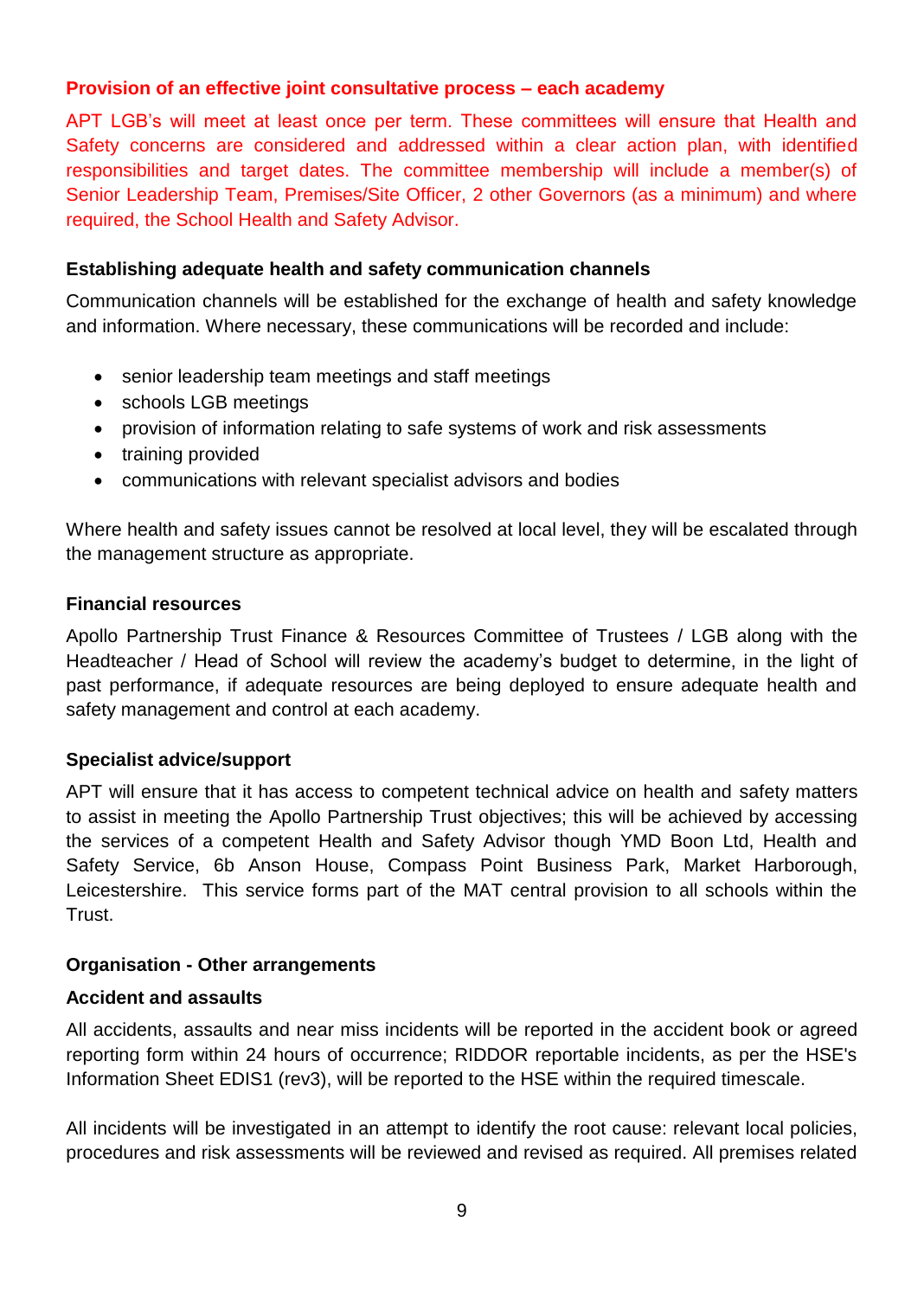issues will be addressed in a timely manner. Any relevant learning from investigations will be communicated to relevant staff, pupils etc. and shared across the Trust.

Accident, assaults and near miss incidents will be monitored at least termly as part of the LGB's plan of work; identification of significant trends or major incidents will be reviewed by the senior leadership team as required with information communicated to the CFOD for inclusion at the next Board of Trustees Finance & Resources Committee of Trustees.

Pupil forms/records are retained for 24 years, employee forms for six years and forms relating to work related ill health for 6 years or longer (40 years where there has been potential exposure to radiation or asbestos; further guidance is obtained from YMD Boon Ltd Health and Safety Service).

## **Audit**

APT health and safety management will be audited by YMD Boon Ltd Health and Safety Service every two years. APT views this process as a positive assessment of health and safety management system and takes appropriate action to continually improve health and safety across the school.

## **Contractor management**

APT will ensure that the highest levels of safety is achieved by all contractors on all school sites APT will ensure:

- competent contractors are used
- clear specifications of works are drawn up by a competent person
- pre start meetings take place to discuss how works will be managed, responsibilities, codes of conduct and to assess new hazards that may be introduced to the site
- key contacts are identified
- regular update meetings take place throughout any works/projects
- works are visually monitored and any concerns immediately reported
- works are signed off and any associated certification and documentation is obtained
- all staff pupils and other users of site remain in a safe environment for the duration of the works.

## **Control of hazardous substances**

APT will ensure it complies with the HSE's approved code of practice *'Control of substances hazardous to health' (L5)* relating to the management and control of hazardous substances on site.

APT will ensure:

- an inventory of all hazardous substances on all sites is kept and updated regularly
- wherever possible non hazardous substances are used and if this is not possible the least harmful substance is used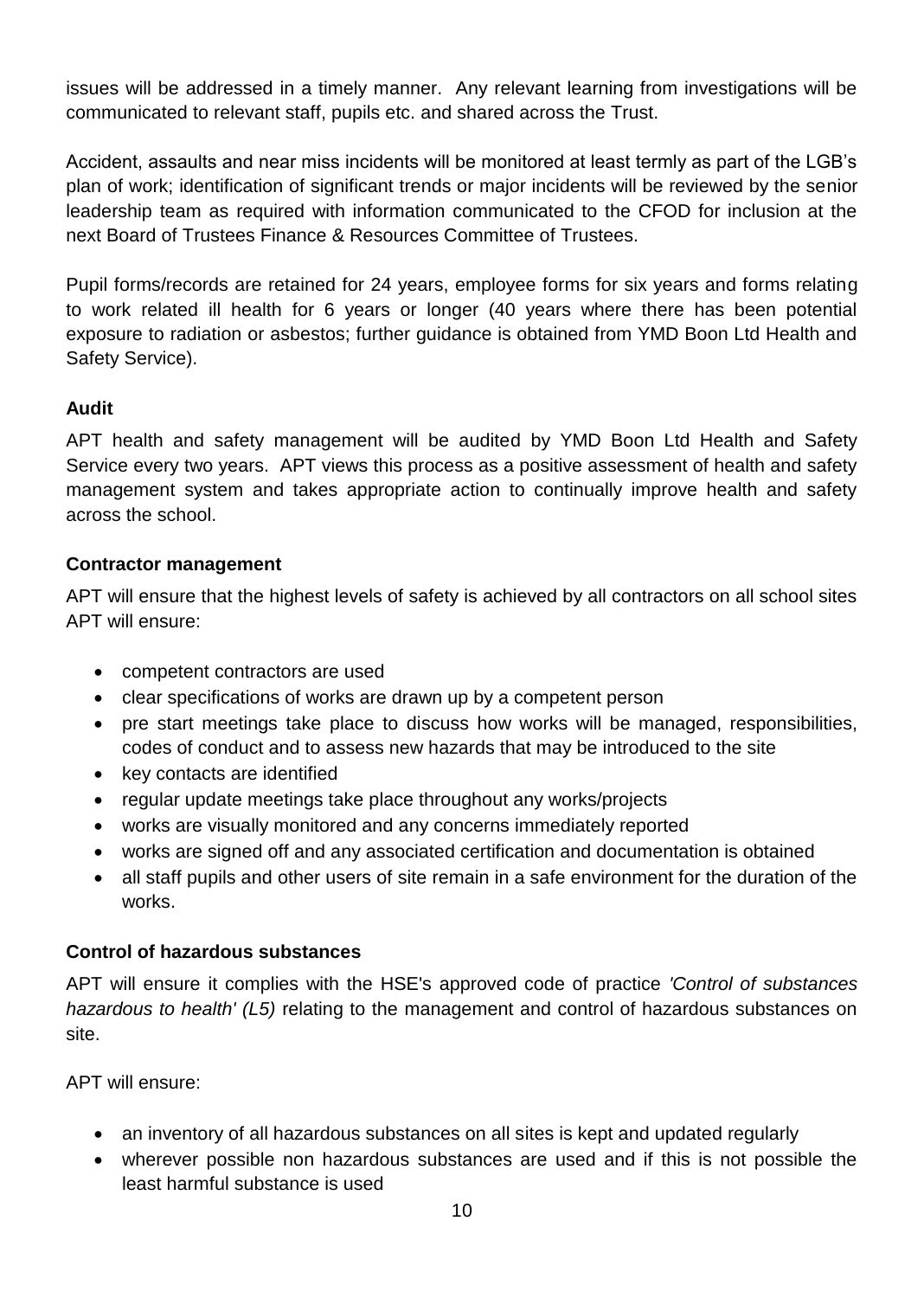- a COSHH risk assessment will be completed for all hazardous substances used and shared with relevant staff
- wherever possible exposure to hazardous substances is prevented, where exposure cannot be prevented, a risk assessment will be carried out and controls measures implemented
- where identified as part of the risk assessment, appropriate PPE will be provided to staff
- any need for exposure monitoring or health surveillance will be carried out
- sufficient information, instruction and training is given to staff to ensure full understanding of the hazards to health posed by substances in the workplace, and the importance of control measures provided
- training records are maintained for those who require and receive training
- information will also be given to others who may be affected, such as contractors, temporary staff and visitors
- only substances purchased through the APT procurement systems can be used on site
- substances are stored correctly and those that are no longer used disposed of properly
- COSHH risk assessments are monitored regularly and reviewed annually

## **Dealing with health and safety emergencies - procedures and contacts**

As per legal requirements all dangerous occurrences and near miss incidents that are RIDDOR reportable incidents, will be reported to the HSE within the required timescale.

All incidents will be investigated in an attempt to identify the root cause: relevant local policies, procedures and risk assessments will be reviewed and revised as required. All premises related issues will be addressed in a timely manner. Any relevant learning from investigations will be communicated to relevant staff, pupils etc.

In the event of a Bomb threat APT academies will undertake an emergency evacuation of the school. The fire alarm will not be sounded in these circumstances, but the Headteacher / HOS will coordinate a fluid escape of all persons from the school with the assistance of staff. Any suspicious objects will be reported to the Headteacher / HOS, but under no circumstances will they be touched or moved. When the school is evacuated the Police will be contacted immediately.

## **Health & Safety and Maintenance Reporting**

All APT academies have a defect reporting procedure whereby any damage or defect to the premises or equipment and furnishings is reported to the Head Teacher/HOS/Business Manager. Defective equipment is isolated and labelled as defective to prevent use until replaced or repaired. Where premises defects are identified a dynamic assessment is carried out to decide whether an area should be isolated or cordoned off whilst awaiting repair.

## **Display screen equipment (DSE)**

APT acknowledges that staff that 'habitually' use DSE should have suitable equipment for which to undertake the tasks that they are required to carry out, knows how to safely use the equipment and have a DSE assessment which is reviewed at suitable intervals.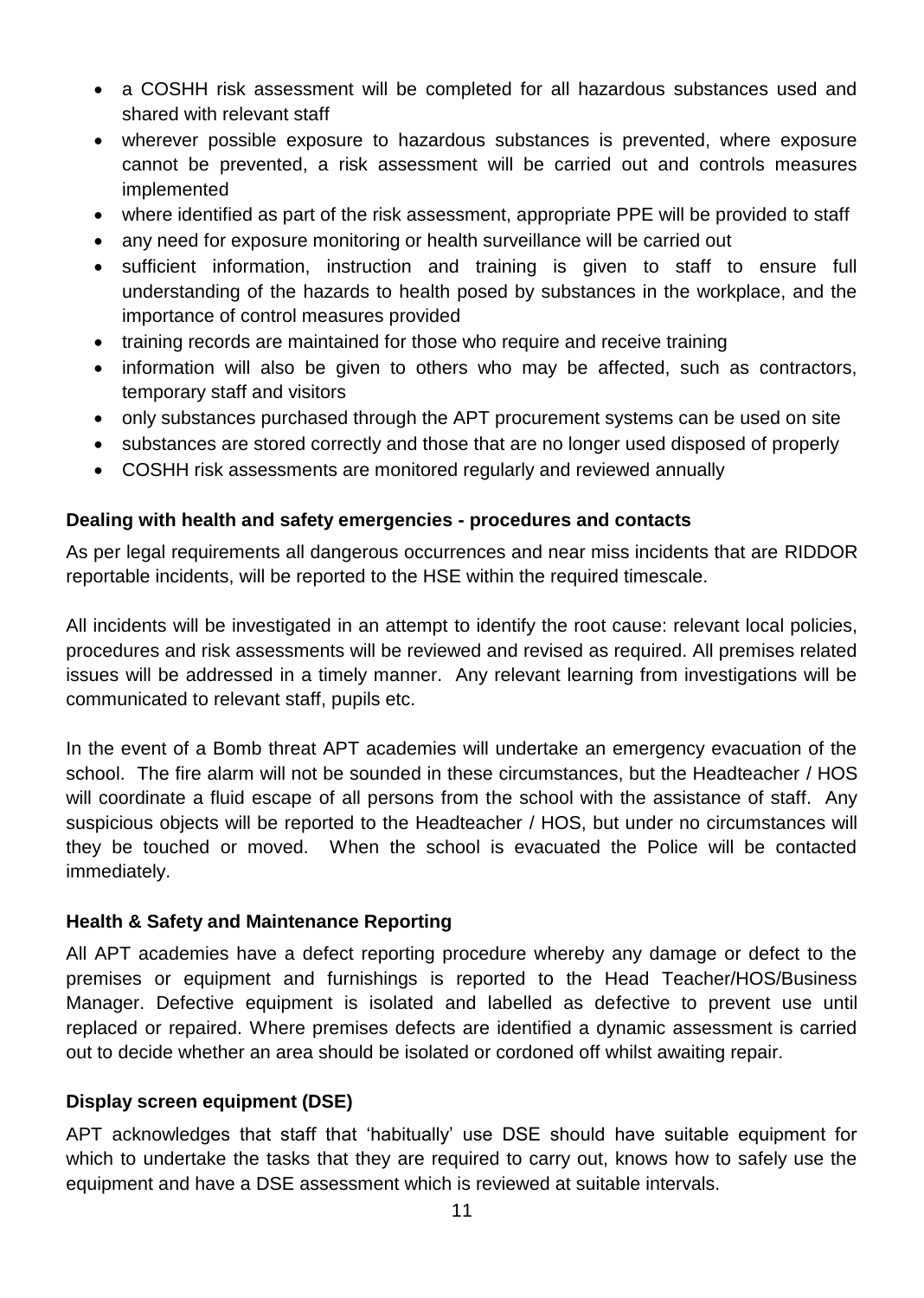Apt academies will ensure that:

- all static workstations used by staff meet the minimum standards required
- equipment is maintained in good working condition
- staff are aware of best practice in using DSE and issued with relevant information
- staff whose roles require significant use of DSE are prioritised for individual assessment
- assessments are reviewed at least bi-annually, earlier if there are significant changes to equipment/layout individual health
- a trained DSE assessor is available

## **Driving**

All staff that drive their own cars for work purposes must have a full UK driving licence, business insurance and maintain their vehicle in a road worthy condition. Annual licence and insurance checks are undertaken and documented.

Where staff are required to drive a minibus as part of their duties APT academies will ensure they hold the correct classification on their driving license, meet specific driving criteria, and will be provided with formal driver training.

## **Electrical systems and equipment**

All APT academies maintain and service electrical systems and equipment in line with statutory guidance and best practice. Electrical systems (hard wiring) is periodically inspected every 5 years by a competent contractor and records maintained; any remedial works recommended are acted upon in a timely manner.

Portable electric appliances have a portable appliance test (PAT) carried out, in line with HSE guidance *'Maintaining portable electrical equipment in offices and other low environments' (INDG236)*, by a competent contractor with records maintained.

Staff are instructed to undertake a visual inspection of equipment prior to use and not to use any equipment that appears damaged or defective. APT academies own defect reporting procedure is followed as required.

## **Fire safety**

APT is committed to providing a safe environment for all both staff, pupils and visitors.

APT Academies manages the risk of fire by ensuring:

- a comprehensive fire risk assessment is in place, reviewed annually and any actions/improvements identified are progressed given consideration to risk and cost
- a detailed fire and emergency plan has been developed that clearly details actions to be taken when a fire is identified or suspected, individual responsibilities and arrangements for safe evacuation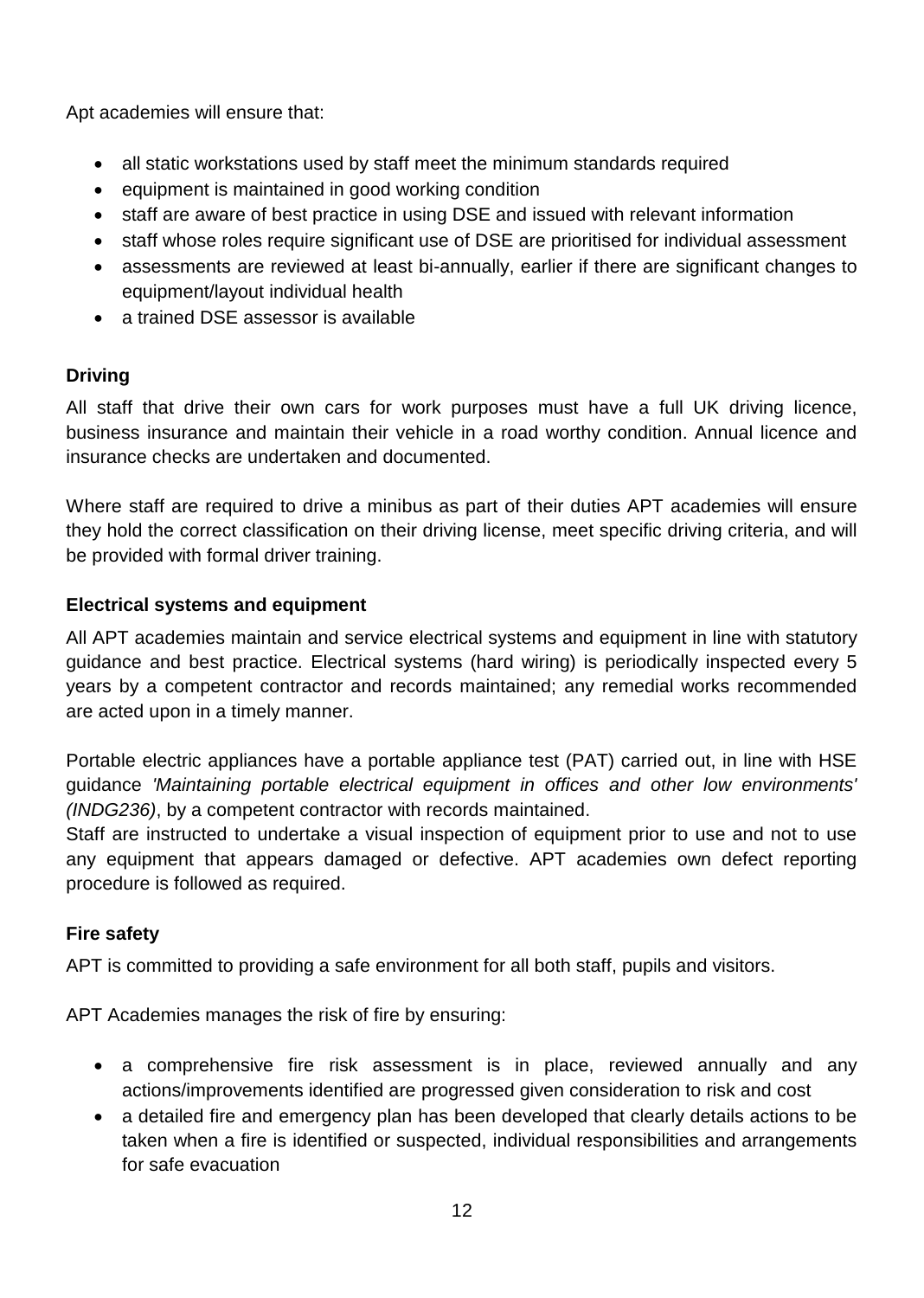- statutory inspections are carried out on all fire related systems and equipment either by competent contractors or in house by trained staff
- all staff receive fire awareness training that is regularly updated and fire marshals receive role specific instruction
- a fire drill is undertaken at least termly to practice evacuation arrangements and ensure working as expected.

#### **First-aid**

Adequate first aid arrangements are assessed and maintained at all academies and for all activities that the schools lead.

APT will ensure that:

- the number of first aiders meets recommendations and adequate cover is available to cover for annual leave and unexpected absences
- all first aiders hold a valid certificate of competence, all APT academies maintains a register of all qualified staff and will arrange re-training as necessary or collectively as a **Trust**
- first aid notices are clearly displayed around the school
- sufficient numbers of suitably stocked first aid boxes are available and checked regularly to ensure they are adequately stocked
- a suitable area is available for provision of first aid
- staff are regularly informed of first aid arrangements within school, through induction, and Training Days and each academy's staff handbook which is issued annually
- where first aid has been administered this is recorded in the first aid treatment book
- correct reporting procedures are followed

## **Administration of Medication**

- All APT academies ensure that they comply with the Department for Education Supporting Pupils at School with Medical Conditions December 2015 [https://www.gov.uk/government/publications/supporting-pupils-at-school-with-medical](https://www.gov.uk/government/publications/supporting-pupils-at-school-with-medical-conditions--3)[conditions--3](https://www.gov.uk/government/publications/supporting-pupils-at-school-with-medical-conditions--3) . A school medication policy and management procedure is in place which details all the local arrangements.
- APT academies will only administer 'prescribed' medication as detailed in an individual health care plan as completed by parent/guardian and/or medical practitioner.
- All staff who undertake assistance with the administration of medication do so on a voluntary basis. Where training is required to administer medication training will be provided for staff.
- All medication must be clearly labelled with pupil details and, where necessary, kept in secure safe place.
- All medication administered to pupils will be fully recorded using the Department for Education Supporting Pupils with Medical Conditions templates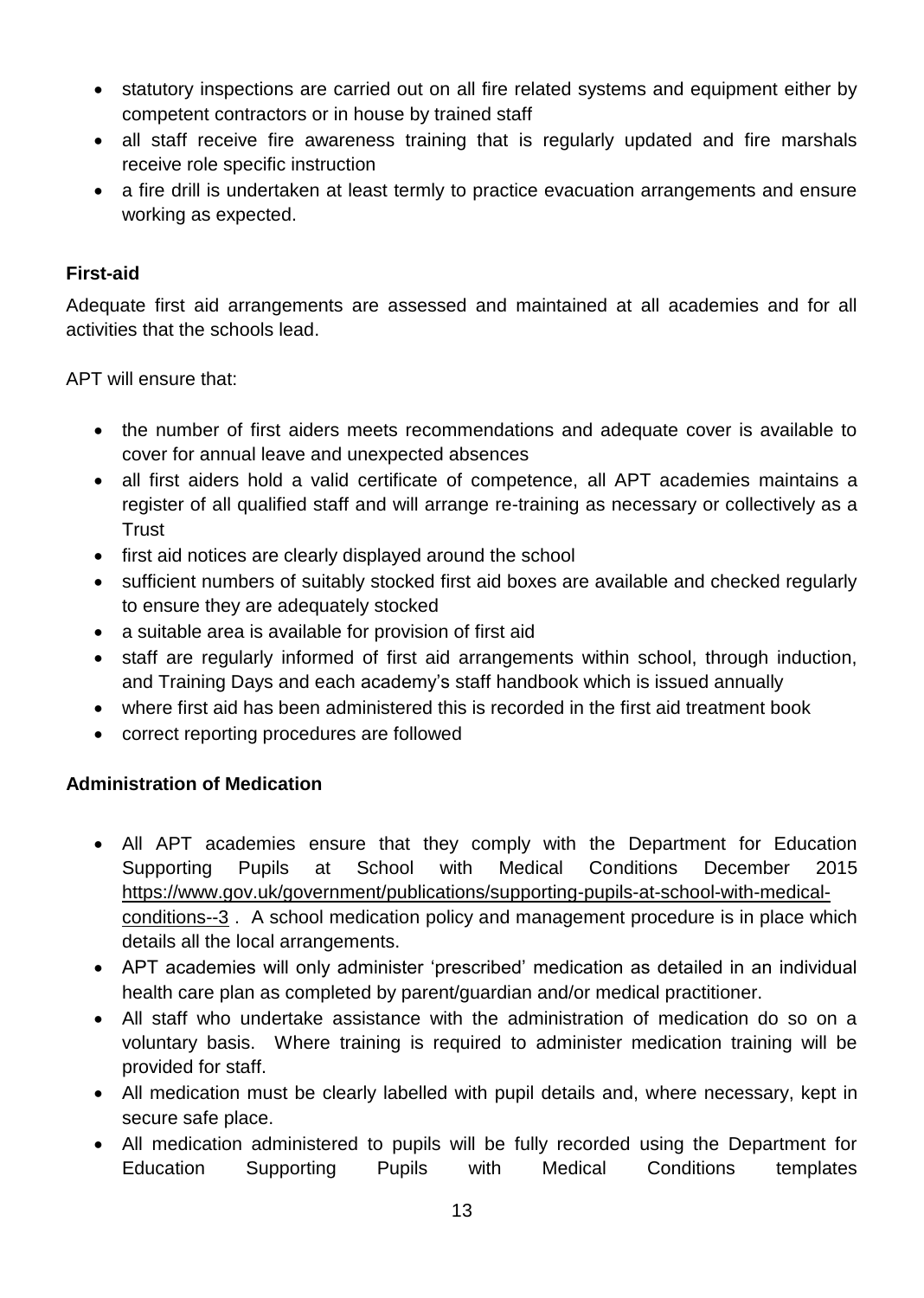## [https://www.gov.uk/government/publications/supporting-pupils-at-school-with-medical](https://www.gov.uk/government/publications/supporting-pupils-at-school-with-medical-conditions--3)[conditions--3](https://www.gov.uk/government/publications/supporting-pupils-at-school-with-medical-conditions--3) .

## **Management of asbestos**

All APT academies will ensure that it complies with the HSE's approved code of practice [L143](http://www.hse.gov.uk/pubns/books/l143.htm)  [Managing and working with asbestos Control of Asbestos Regulations 2012. Approved Code of](http://www.hse.gov.uk/pubns/books/l143.htm)  [Practice and guidance.](http://www.hse.gov.uk/pubns/books/l143.htm) APT is committed to preventing exposure to asbestos fibres to all persons that enter onto its premises. All APT academies have a whole site asbestos management survey from which a Local Asbestos Management Plan (LAMP) has been developed.

An annual visual inspection of all identified asbestos containing materials (ACMs) that are not encapsulated or in restricted access areas are undertaken and documented. Any concern relating to known or suspected ACMs are addressed as per the procedures detailed in the APT academies individual local LAMP. Where necessary more frequent checks of ACMs are undertaken.

Prior to any works that will or has the potential to alter the fabric of the building; a refurbishment and demolition survey will be procured in order to undertake a comprehensive assessment of the materials being disturbed prior to any works commencing.

## **Moving and handling**

All APT academies will ensure that it complies with the HSE's approved code of practice *'Manual handling. Manual Handling Operations Regulations 1992 (as amended). Guidance on Regulations (L23).*

Within APT Academies there are a variety of moving and handling tasks that may be necessary; this could range from moving files to assisting an individual with mobility issues. All APT academies manage risks associated with moving and handling tasks by ensuring that:

- moving and handling is avoided whenever possible
- if it cannot be avoided, moving and handling is properly planned, has a relevant risk assessment, is carried out by competent staff and carried out in a manner which is, so far as is reasonably practicable, safe
- those undertaking specific moving and handling tasks have received appropriate training and training records are maintained
- any equipment provided to assist with moving and handling tasks is maintained and serviced in accordance with statutory requirements
- any defective equipment is taken out of use until repaired or is replaced
- an individual risk assessment will be completed for all new or expectant mothers and staff with identified medical conditions that may be affected by undertaking moving and handling tasks, these may result in some moving and handling task being restricted
- any accidents resulting from manual handling operations will be investigated to identify root causes and implement additional controls as required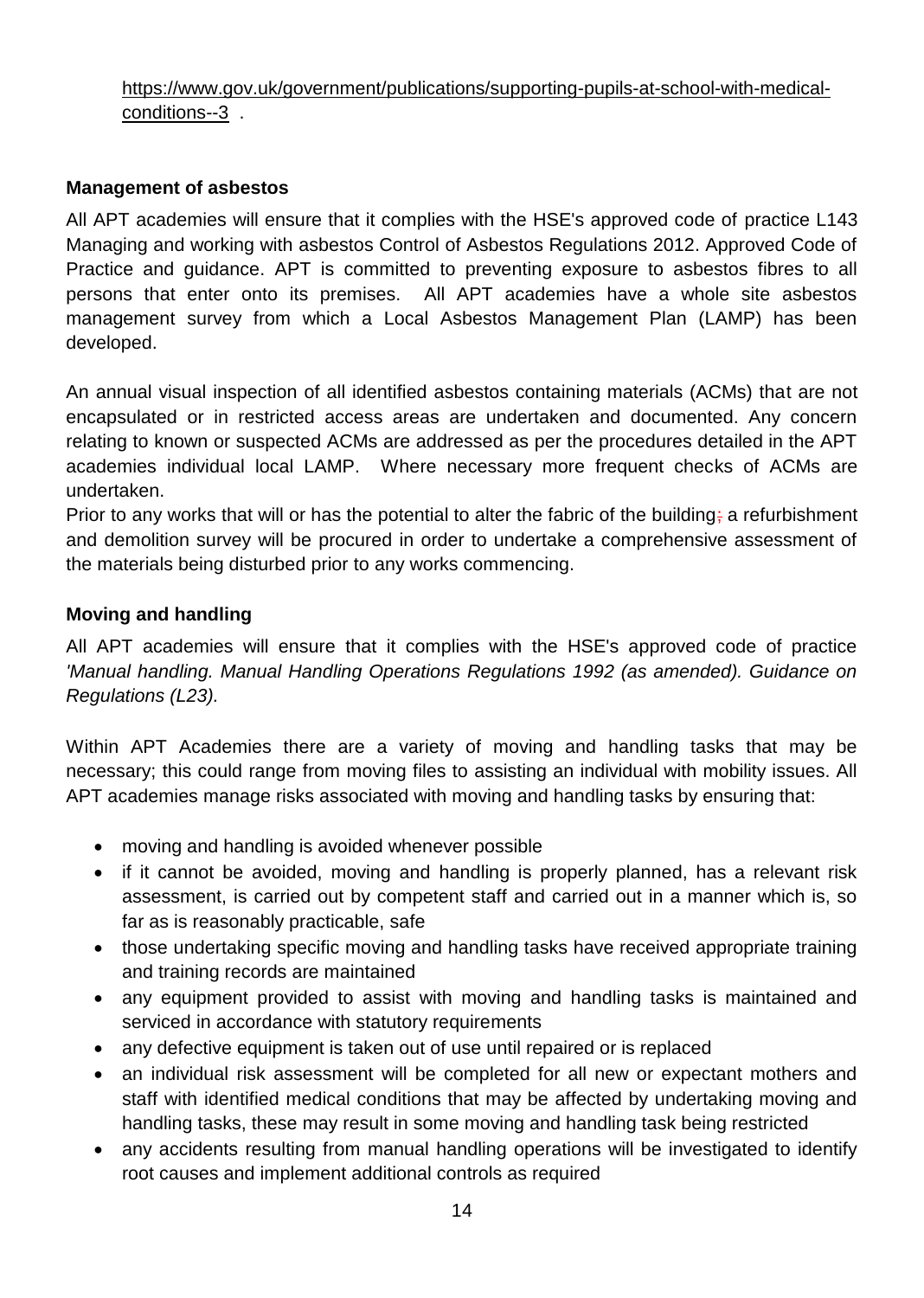## **Glazing**

All APT academies ensure that they comply with the Workplace (Health, Safety and Wellbeing) Regulations 1992 in existing buildings and Document N of the Building Regulations 2000 (as amended) which covers new buildings. All glazing at all APT sites will meet the regulations and conform with EN12600.

All APT academies will manage the risks associated with glazing safety by ensuring that:-

- having in place an up to date glazing audit conducted by a competent person
- having a glazing safety risk assessment
- any glazing conforms to the relevant standards and risk codes

## **Outdoor Play Equipment**

All APT academies will ensure all outdoor play equipment at all sites conform to BS EN 1176 and BS EN 1177.

APT academies will manage the risk associated with the play equipment by ensuring that:-

- pre use checks on outdoor play equipment will be undertaken by staff before equipment is used by pupils. All pre use checks will be recorded.
- an annual inspection/maintenance of the play equipment will be undertaken by RPII Inspector.
- an up to date risk assessment will be kept to ensure the equipment and pupil activities are appropriately supervised and remain safe.

## **Occupational health services and work-related stress**

APT acknowledges that there are many factors both work related and personal that may contribute to staff ill health including stress.

All APT academies will follow the principles of the HSE guidance *'Managing the causes of work-related stress' (HSG 218).* The following arrangements are in place to locally manage staff health issues:

- employees are advised that it is their responsibility to inform their line manager, the Headteacher/HOS or another member of the senior leadership team of any ill health issues
- an appropriate senior member of staff will meet and discuss the ill health issues with the employee and consider what actions could be taken to support the staff member and where appropriate assist in reducing stress levels. An individual risk assessment will be undertaken taking in account the HSE Management standards. This assessment will then be reviewed with the member of staff to monitor progress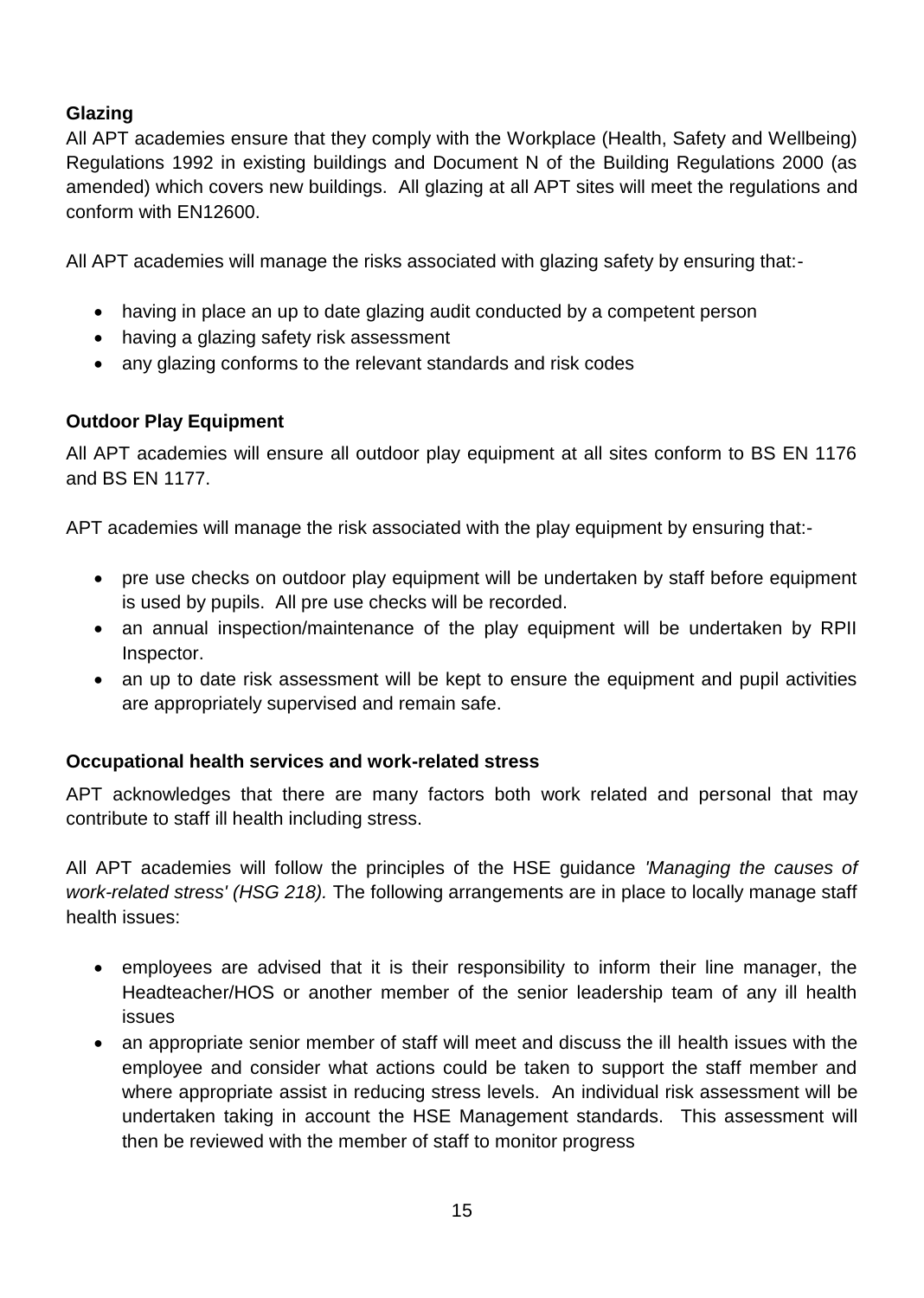- the member of staff will be offered a referral to an occupational health professional for advice and support, e.g. counselling, etc.
- the member of staff will be advised that support can also be provided through their trade union
- a series of regular review meetings will be scheduled to monitor ill health and stress levels where they have been identified
- if it is identified that there is a high occurrence of staff ill health or stress within the school, the Headteacher/HOS will actively seek support to undertake a holistic assessment to identify what the possible root cause may be and implement a plan to improve the situation

## **Off-site visits including school-led adventure activities**

All APT academies adopt the National Guidance of The Outdoor Education Advisers' Panel for the Management of Off-site visits and Learning Outside the Classroom (LOtC) activities. An APT specific Educational Visits Procedure details local arrangements at academy level.

#### **Risk assessment**

Risk assessments are undertaken for tasks/activities where significant hazards have been identified or where there is a foreseeable risk of injury/ill heath. All APT academies risk assessment processes follows the HSE Controlling Risk in the Workplace INDG163 (Rev 4) published 08/14.

Within APT academies various members of staff are tasked with the development of risk assessments based on their knowledge, experience and competence. Staff that undertake risk assessments on behalf of the school will be trained in hazard/risk reduction techniques to ensure they fully understand the risk assessment process. Relevant staff are involved in the development of risk assessments prior to consultation with all staff to which they are relevant prior to sign off. Risk assessments are accessible to staff at all times via the risk assessment folder, located in the school office.

#### **Statutory Inspections**

APT academies ensure that statutory inspections are undertaken at required intervals for all plant and equipment required. A table detailing required inspections, date of last inspection, date of next inspection and who is undertaking the inspection has been developed and this is monitored at the Head Teacher/Business Manager to ensure on this is on target.

## **Preventing workplace harassment and violence**

All APT academies are committed to providing a safe and secure working and educational environment for staff, pupils and any other persons on its site. Where applicable, in addition to the control measures identified in an individual pupil's physical intervention plan or and lone working risk assessment, the following procedures are in place:

All Staff are advised to: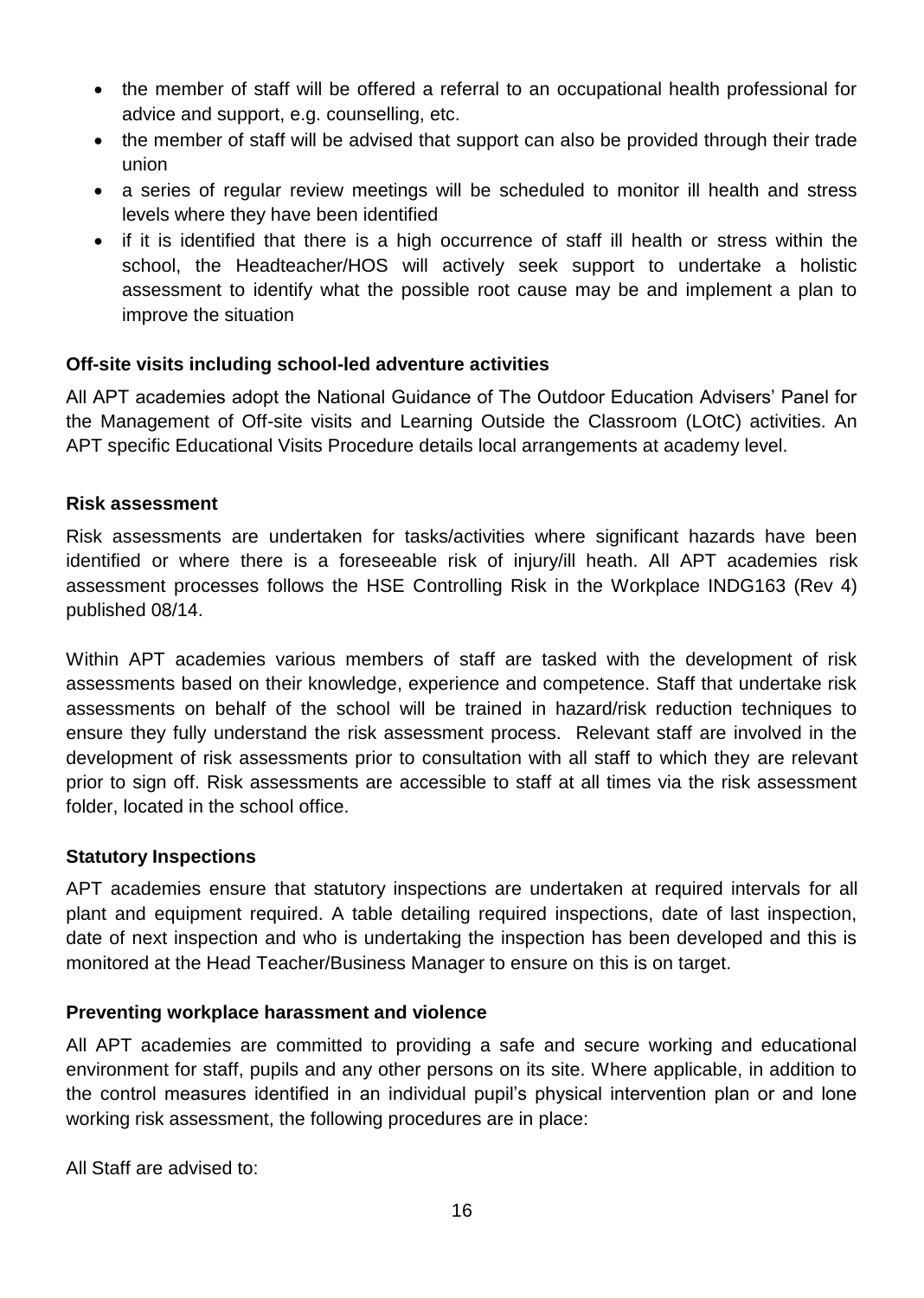- avoid confrontation if possible
- withdraw from situation
- arrange seating so that a clear escape route from the room to a place of safety is available. Sit near the door, or use a room with two doors
- follow measures/ procedures identified in violence and assaults risk assessment
- contact emergency services, as appropriate.
- inform the Headteacher / Head of School or a member of the senior management team if confrontation has taken place

APT academies will:

- ensure the Headteacher/HOS or member of the senior management team to attend site on being informed of an incident, if considered necessary
- have in place procedures for the reporting of incidents
- offer counselling/ support through Occupational Health
- debrief individuals following any incident
- provision of training on how to manage conflict and aggression as required
- review specific risk assessment following any incident

#### **Water hygiene management**

All APT academies will ensure they comply with the HSE approved code of practice *'Legionnaires' disease - The control of legionella bacteria in water systems' (L8).*

APT academies will:

- commission a bi-annual Legionella risk assessment and ensure actions identified are acted upon.
- commission a competent external contractor to undertake water sampling and routine cleaning and disinfection of water systems
- ensure that relevant site staff are suitably trained/competent to undertake monitoring/testing activities required by the Legionella risk assessment
- ensure regular flushing of outlets is completed by site staff
- ensure that Site Manager / Premises Officer / Caretaker undertakes monthly monitoring of water systems including temperature readings

## **Working at height**

All APT academies will follow the principles of the HSE guidance *'The Work at Height Regulations 2005 (as amended) A brief guide' (INDG40).* APT academies may use a variety of access equipment for working at height tasks, ranging from kick stools for short low risk access such as the putting up of a poster, step ladders and ladders for short duration works.

All APT Academies will ensure that: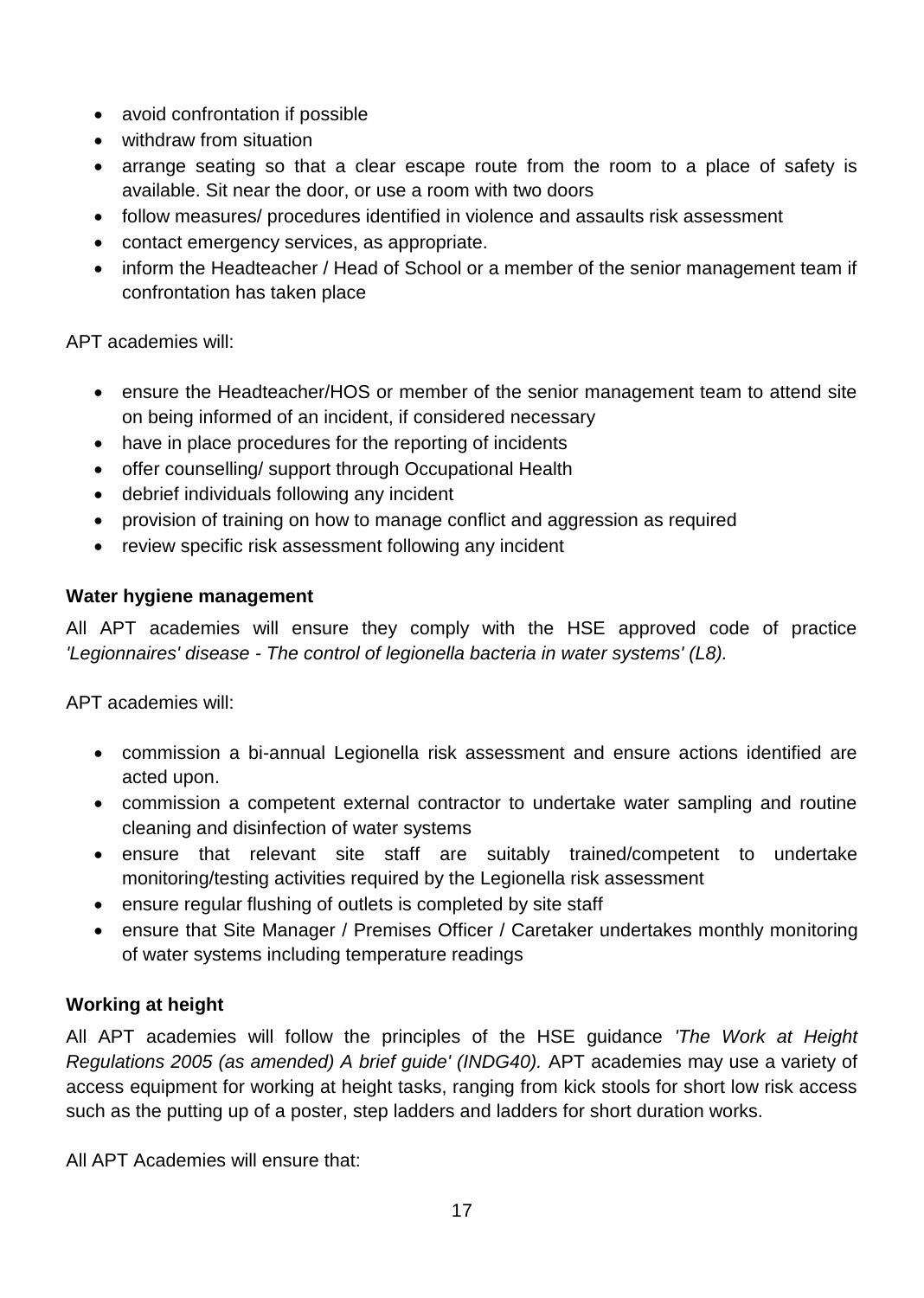- work at height is avoided whenever possible
- if it cannot be avoided, work at height is properly planned, has a relevant risk assessment, is carried out by competent staff and carried out in a manner which is, so far as is reasonably practicable, safe
- those undertaking work at height have received appropriate training and training records are maintained
- all access equipment (ladders & step ladders) is identified and inspected annually
- any equipment provided to assist with working at height tasks is maintained and serviced in accordance with statutory requirements
- any defective equipment is taken out of use until repaired or is replaced
- an individual risk assessment will be completed for all new or expectant mothers and staff with identified medical conditions that may be affected by undertaking working at height tasks, these may result in some working at height tasks being restricted
- any accidents resulting from working at height will be investigated to identify root causes and implement additional controls as required.

## **Infection Control**

APT academies will follow the guidance issued by Public Health Agency on infection control in schools and other childcare settings.

[http://www.publichealth.hscni.net/sites/default/files/Guidance\\_on\\_infection\\_control\\_in%20schoo](http://www.publichealth.hscni.net/sites/default/files/Guidance_on_infection_control_in%20schools_poster.pdf) [ls\\_poster.pdf](http://www.publichealth.hscni.net/sites/default/files/Guidance_on_infection_control_in%20schools_poster.pdf)

## **Workplace inspections**

All APT Academies recognise the importance of undertaking regular formal workplace inspections to ensure that the premises remain a safe working and educational environment for staff and pupils. A formal annual workplace inspection is undertaken with findings documented and any actions allocated with remedial actions. This inspection is undertaken with the Health and Safety professional from YMD Boon Ltd. The annual inspection findings are reviewed with actions monitored at the Board of Trustees Finance & Resources Committee. It is recognised that annual inspections alone will not keep a premises safe and there is an expectation that staff in all academies will report any defects/damage to premises and equipment as per the local academy own defect reporting procedure.

## **Monitoring and review**

This Health and Safety Policy together with the associated procedures and health and safety audits, accident statistics will be reviewed by the Board of Trustees Finance & Resources Committee on a regular basis (every year as a minimum), or as required.

In order to substantiate that health and safety standards are actually being achieved, APT will measure performance against pre-determined plans and objectives. Any areas where the standards are not being met will require remedial action.

APT will use different types of systems to measure health and safety performance: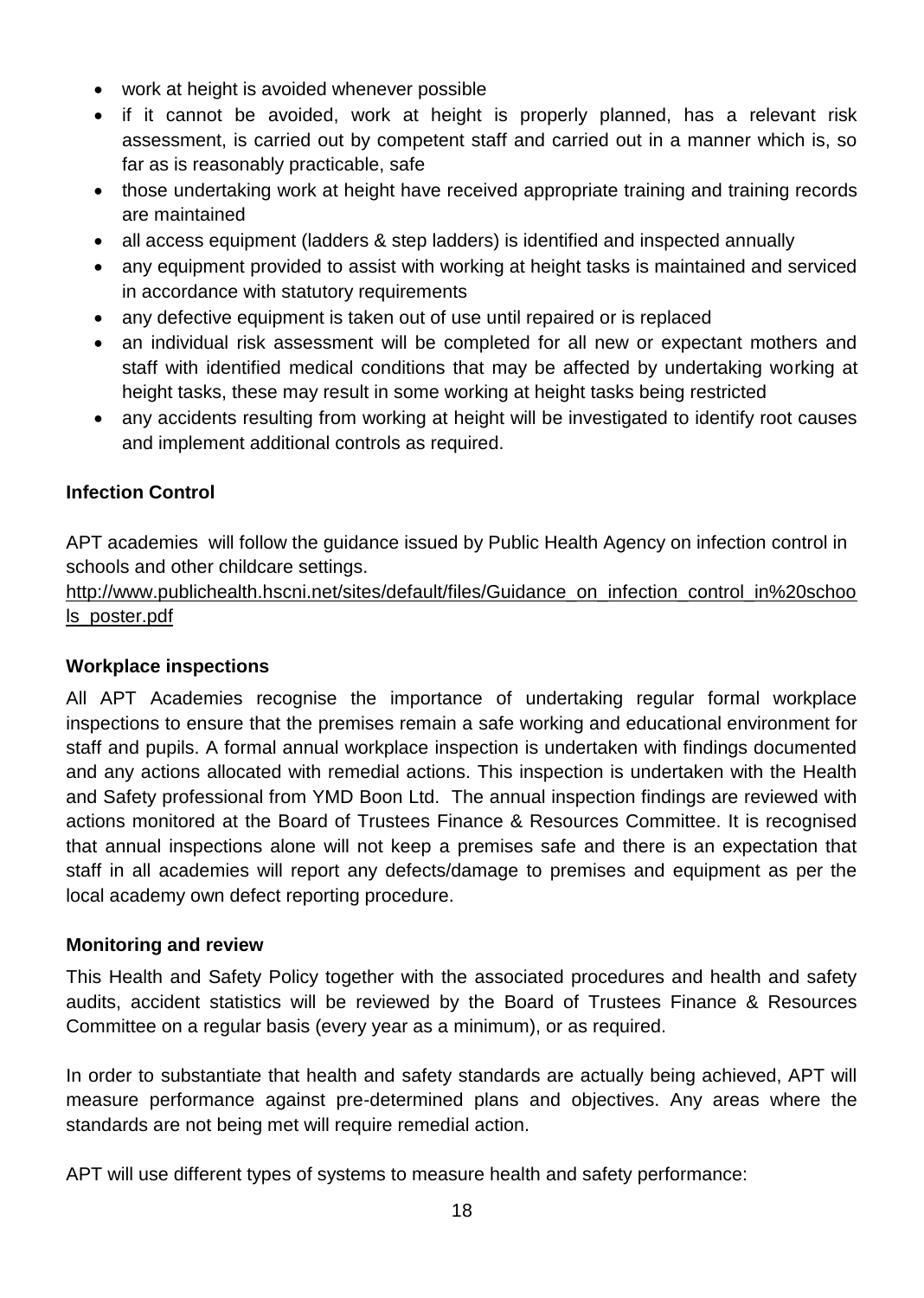## **Active monitoring systems**

- spot checks and termly site inspections will be undertaken
- documents relating to the promotion of the health and safety culture will be regularly examined and reviewed
- appropriate statutory inspections on premises, plant and equipment will be undertaken
- where necessary, health surveillance and environmental monitoring systems will be implemented to check the effectiveness of health control methods and to detect early signs of harm to health

## **Reactive monitoring systems**

 identifying where health and safety standards are not being met, by monitoring for failures in the systems - such as accidents, cases of ill health (work-related sickness), damage to property, etc

## **Reporting and response systems**

- ensuring that monitoring information is received, having regard to situations which create an immediate risk to health or safety, as well as longer-term trends and ensuring remedial action is taken
- The Board of Trustees Finance & Resources Committee, Local Governing Bodies, Headteachers / HOS's and Senior Leadership teams will all receive and consider reports on health and safety performance.

## **Investigation systems**

- prioritising investigation of incidents which indicate the greatest risk and the identification of both the immediate and the underlying causes of events
- analysing data to identify common features or trends and initiate improvements
- where cases of occupational ill-health are to be investigated
- where complaints relating to occupational health and safety are to be recorded and investigated
- where accidents/incidents and assaults with the potential to cause injury, ill-health or loss are to be reported, recorded and appropriately investigated

## **Third Party Monitoring/ Inspection**

APT academies will be subject to third party inspection and monitoring, as part of Ofsted requirements, HSE inspection regime, Fire Service Inspection regime etc. Actions arising from third party audit/inspection will be incorporated within the academy's own operational action plan with appropriate target dates for completion. This must be passed on when updated to the Chief Finance & Operations Director on a regular basis or when there is a material change.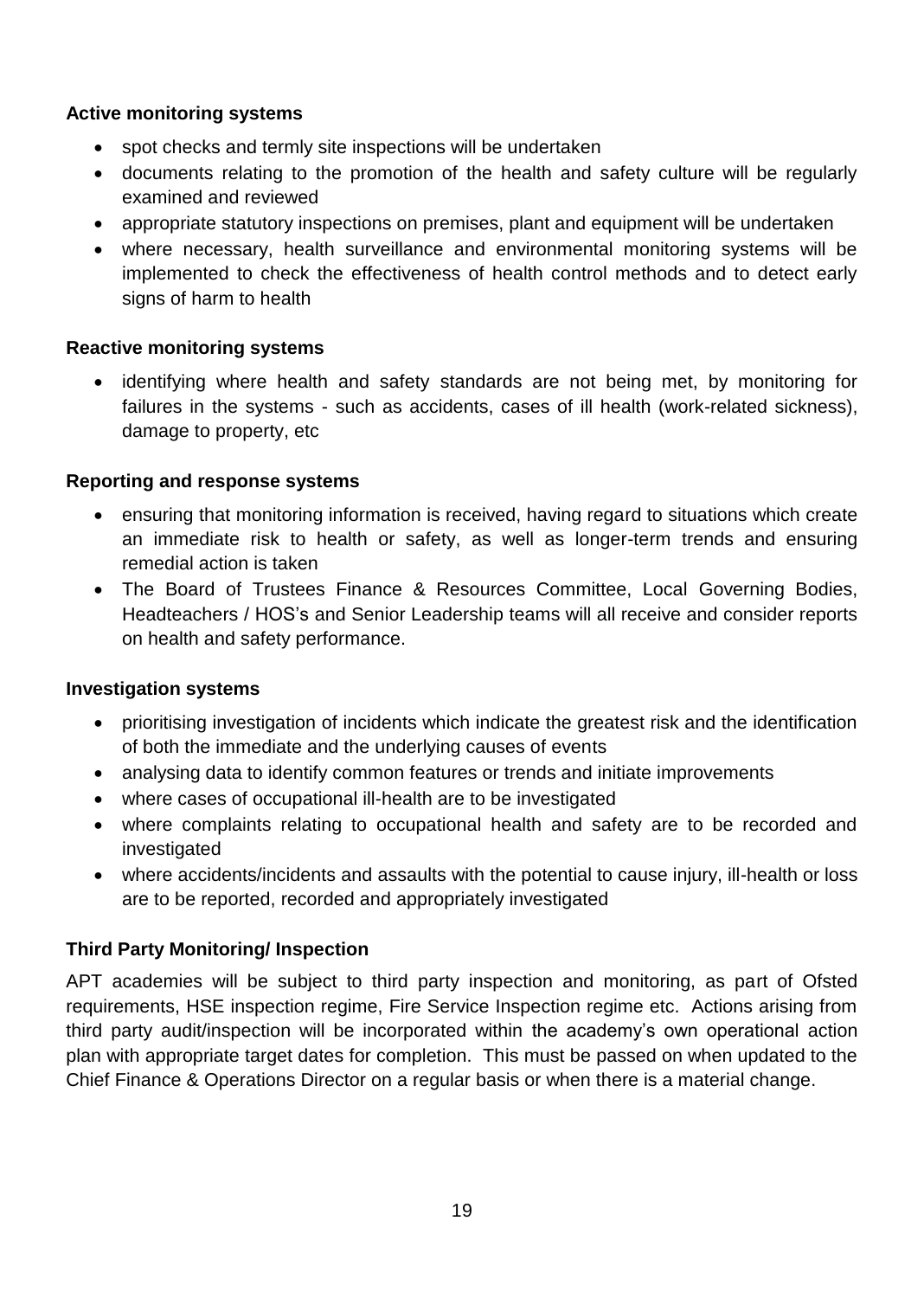

#### **Apollo Partnership Trust Health & Safety arrangements**



communicated information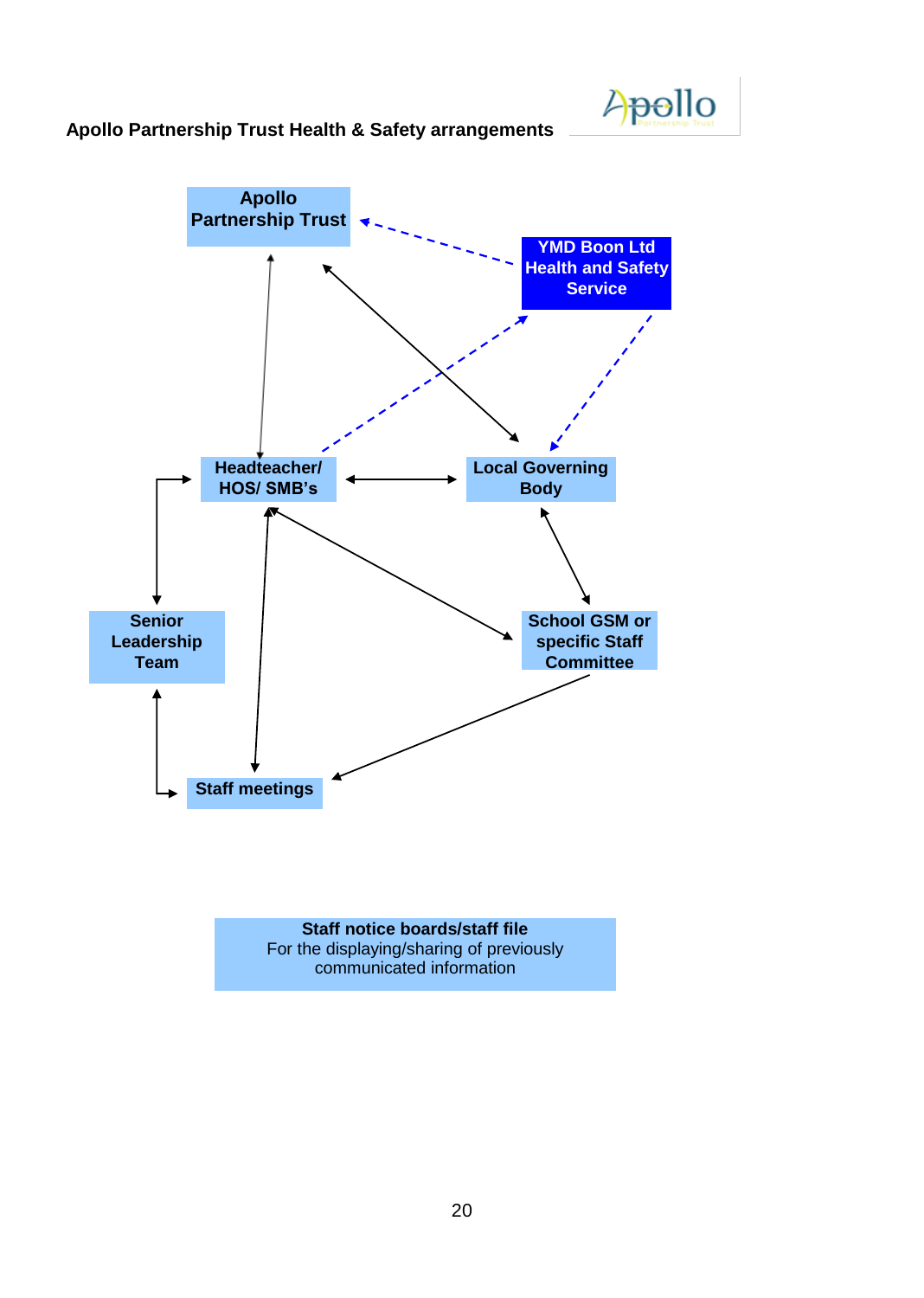# **Teaching Staff**

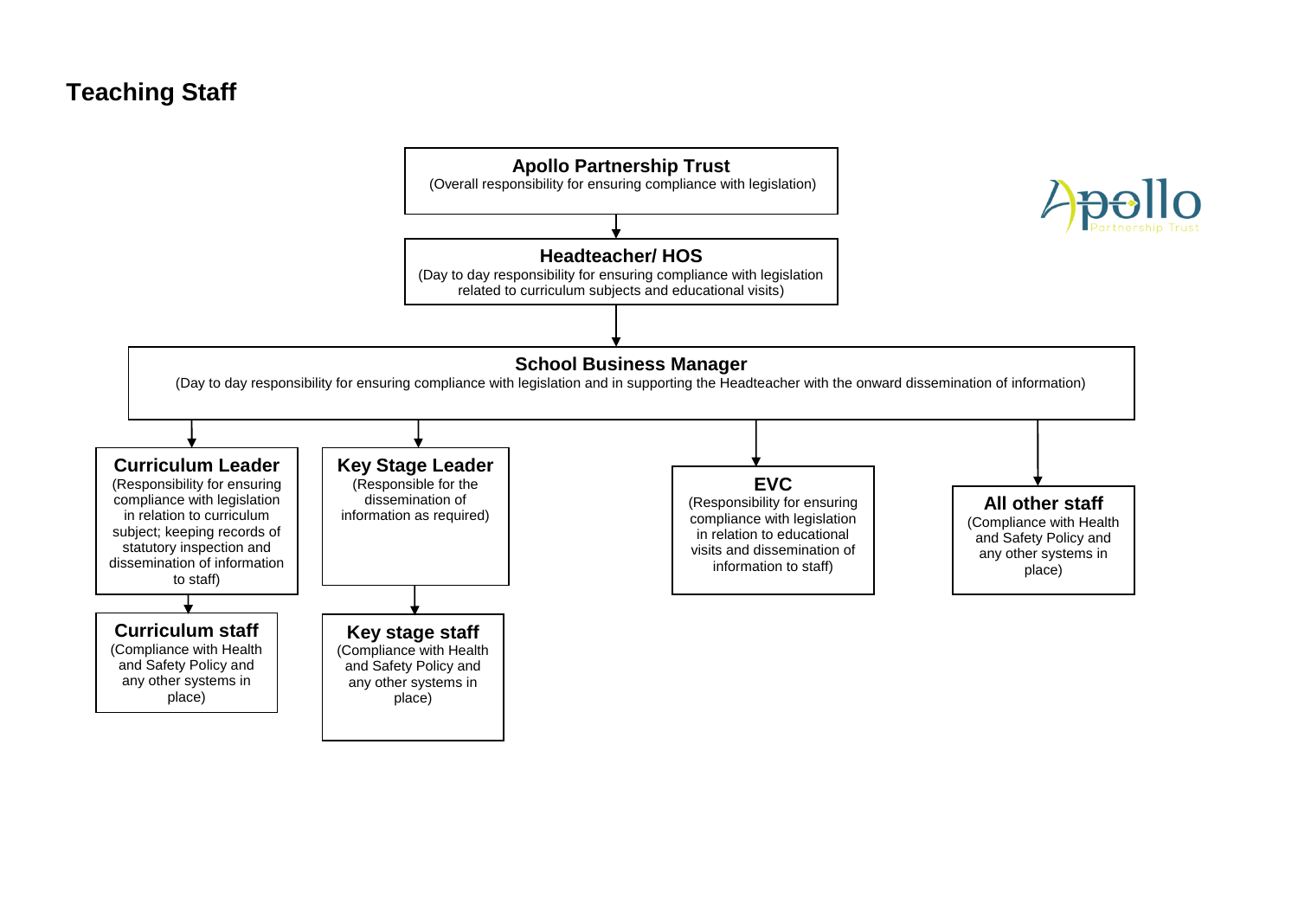## **Associate Staff**